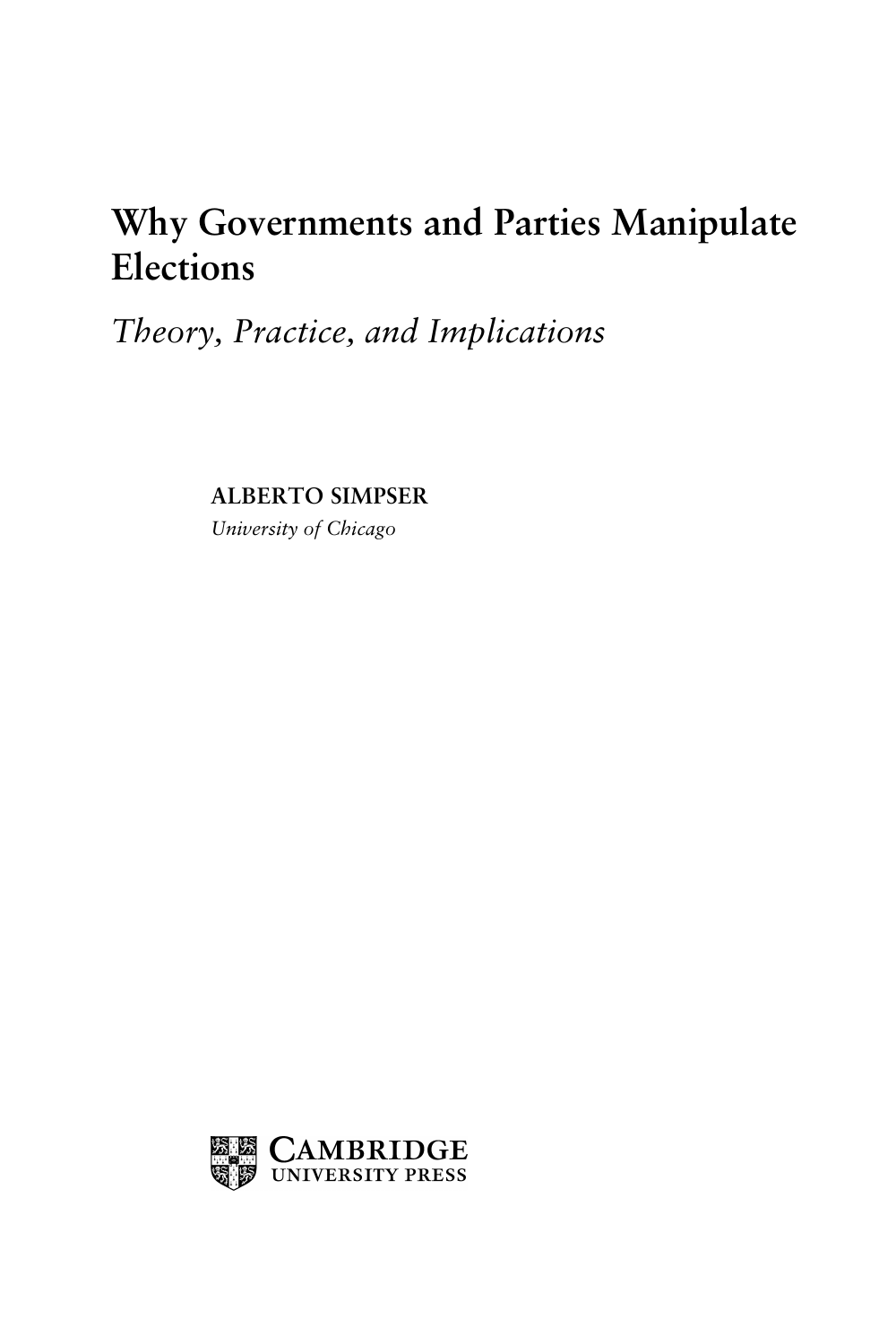cambridge university press Cambridge, New York, Melbourne, Madrid, Cape Town, Singapore, São Paulo, Delhi, Mexico City

Cambridge University Press 32 Avenue of the Americas, New York, ny 10013-2473, usa

www.cambridge.org Information on this title: www.cambridge.org/9781107030541

-<sup>C</sup> Alberto Simpser 2013

This publication is in copyright. Subject to statutory exception and to the provisions of relevant collective licensing agreements, no reproduction of any part may take place without the written permission of Cambridge University Press.

First published 2013

Printed in the United States of America

*A catalog record for this publication is available from the British Library.*

*Library of Congress Cataloging in Publication data*

```
Simpser, Alberto, 1971–
Why governments and parties manipulate elections : theory, practice, and implications / Alberto
Simpser.
  pages cm. – (Political economy of institutions and decisions)
Includes bibliographical references and index.
isbn 978-1-107-03054-1
1. Elections – Corrupt practices. 2. Political corruption. I. Title.
jf1083.s56 2013
364.1'323-dc23
                      2012036772
```
isbn 978-1-107-03054-1 Hardback

Cambridge University Press has no responsibility for the persistence or accuracy of urls for external or third-party Internet Web sites referred to in this publication and does not guarantee that any content on such Web sites is, or will remain, accurate or appropriate.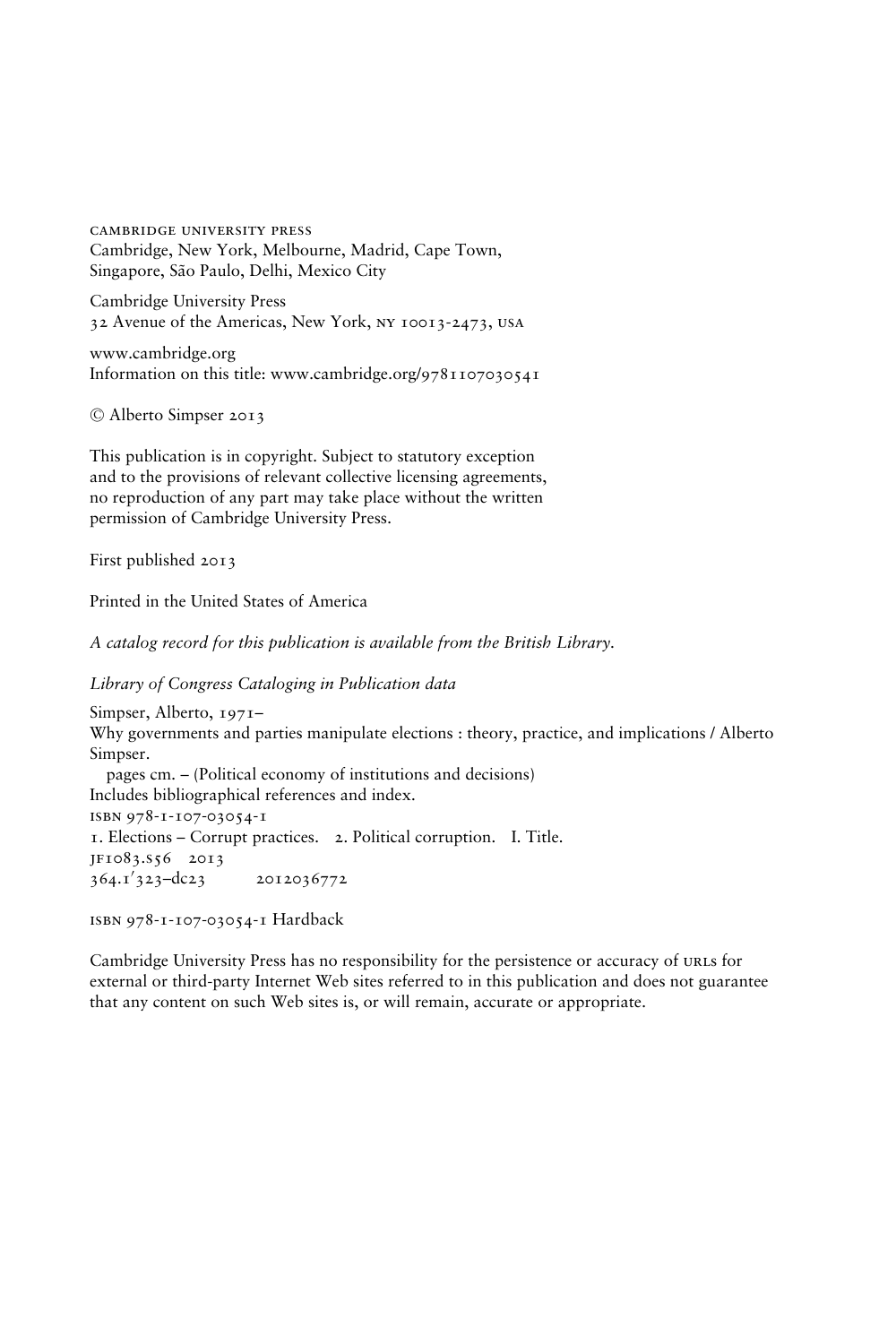# **Introduction and Overview**

#### 1.1 overview of the argument and findings

More countries today call themselves democratic than ever before in history, but the elections they hold are often marred by electoral manipulation. Electoral manipulation – the set of practices that includes, among other things, stuffing ballot boxes, buying votes, and intimidating voters or candidates – violates basic political freedoms, undermines the function of elections as mechanisms of accountability, destroys confidence in electoral and democratic institutions, and can lead to social strife, to list only a few of its damaging effects. And electoral manipulation is widespread: according to my estimates, about one in four country-level executive elections in the past two decades were substantially manipulated. To place the issue in historical perspective, more elections were manipulated in 2000 than there were democracies in 1950. Despite the prevalence and the important consequences of electoral manipulation, our empirical and theoretical understanding of its causes is still limited and, crucially, cannot account for some of electoral manipulation's most common, and most pernicious, manifestations.

The central question animating this study is: why do parties, candidates, and governments utilize electoral manipulation? On an obvious level, politicians use manipulation to win, as a final push to bring their vote totals past the post. This perspective is widely held in the scholarly literature and in policy circles; but, as I show in this book, it leaves fundamental puzzles unaddressed. First, electoral manipulation is often utilized when it is patently unnecessary for victory. Second, even when electoral manipulation is needed to win, it is frequently perpetrated far beyond the victory threshold and in excess of any plausible safety margin. Third, electoral manipulation is often perpetrated blatantly, a practice that does not directly contribute to victory and goes against the intuition that, as with any cheating, the perpetrator stands only to lose if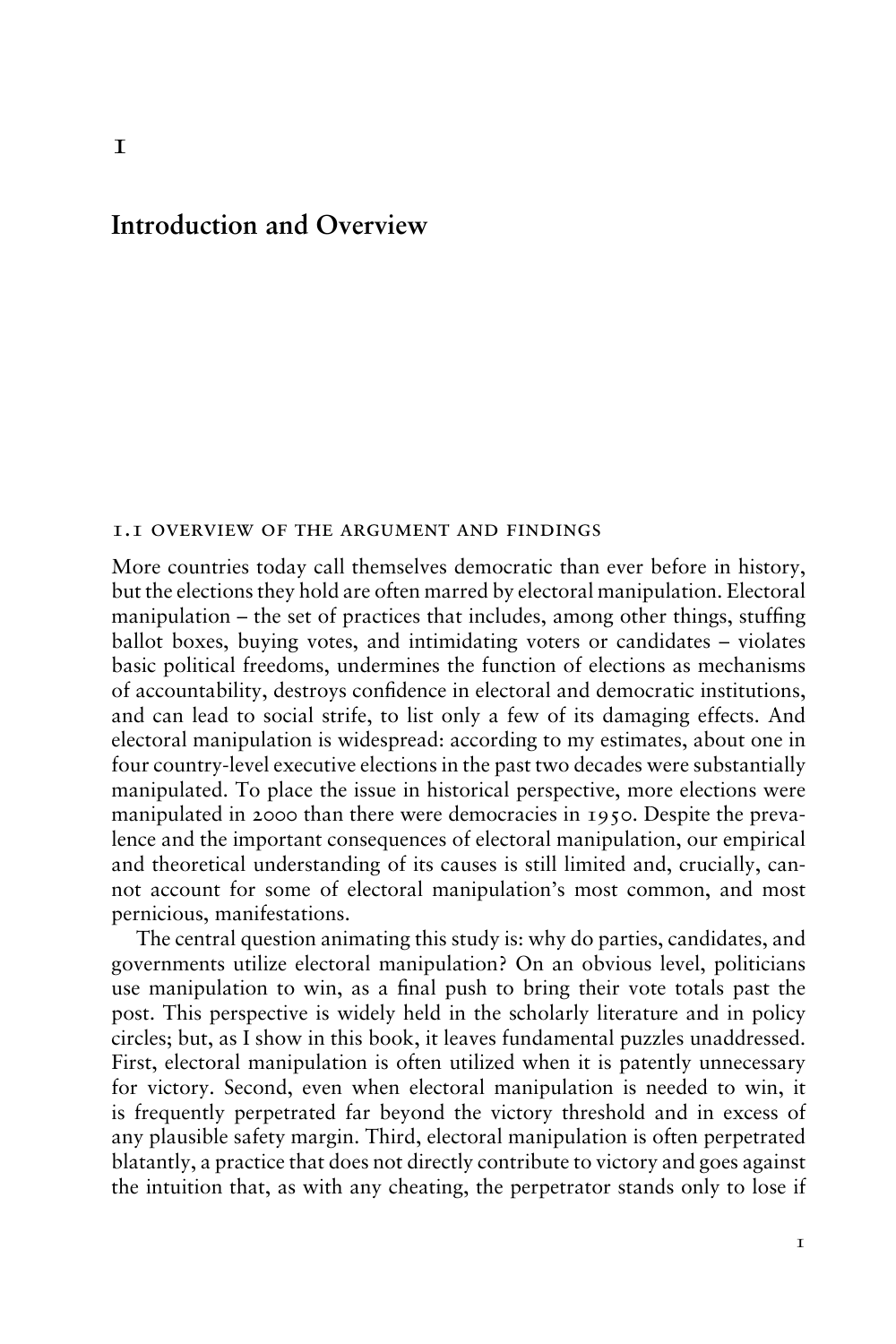his or her activities become known. These three observations constitute what I shall call the puzzle of excessive and blatant electoral manipulation.

One recent example of this puzzle is furnished by the Russian presidential election of 2004. With levels of popularity and job approval that would make almost any Western leader envious, incumbent president Vladimir Putin was by all accounts certain to win. Nevertheless, his government grossly manipulated the election – by some estimates adding close to 10 million votes, or more than one-fifth of Putin's total – and Putin won by an enormous margin of victory, with 49 million votes against 9 million for his strongest opponent. In this case, large-scale electoral manipulation was utilized where a clean vote would have sufficed not only to win, but to win overwhelmingly.<sup>1</sup> The 2009 election in Iran, arguably rigged by the government on a massive scale, also resulted in an impressive margin of victory in favor of the government's candidate, of more than one-fourth the size of the electorate, or about  $I$ I million votes.<sup>2</sup> Many other examples of excessive and blatant manipulation are found in the electoral histories of a range of otherwise diverse countries, and in various time periods, including present-day Belarus, Kazakhstan, Nigeria, Zambia, Zimbabwe, and Yemen, as well as in Mexico under the PRI, and Paraguay under Stroessner, to name a few.

The prevailing set of ideas about the goals and logic of electoral manipulation – to which I subsequently refer as the "prevailing wisdom" on electoral manipulation – holds that the aim of manipulation is to help win the election at hand, and that it is therefore likely to arise in tight races, where a few stolen votes can determine the difference between victory and defeat, and to yield small margins of victory. As one of Joseph Kennedy's sons said about his father, "he was willing to buy as many votes as necessary to win, but he was damned if he would buy a single extra one."<sup>3</sup> The prevailing wisdom also understands electoral manipulation as an activity that ought to be carried out secretly. A recent review piece, for example, concludes that "manifestly fraudulent behaviors. . . are things that only its victims want publicized" (Lehoucq 2003). The logic of frugality and secrecy rests on the notion that electoral manipulation is a costly and risky political strategy.<sup>4</sup>

The prevailing wisdom about electoral manipulation, while intuitive and widely espoused, nevertheless leaves in its wake a core puzzle: the practice of electoral manipulation in much of the world today is simply at odds with

 $1$  The estimate of the number of votes obtained via manipulation is from Myagkov, Ordeshook, and Shakin (2009). I discuss electoral manipulation in post-Soviet Russia in greater detail in Chapter 6.

<sup>&</sup>lt;sup>2</sup> As in the Russian example, the Iranian incumbent would likely have won without manipulation (Ansari et al. 2009; Beber and Scacco 2009).

<sup>3</sup> Quoted in Argersinger 1985, 672.

<sup>4</sup> Electoral manipulation generally requires substantial resources, personnel, and planning, and entails the risk of eliciting punishment, inviting international criticism and reprisals, or sparking domestic unrest. I further discuss the costs and the risks of electoral manipulation in Chapter 5.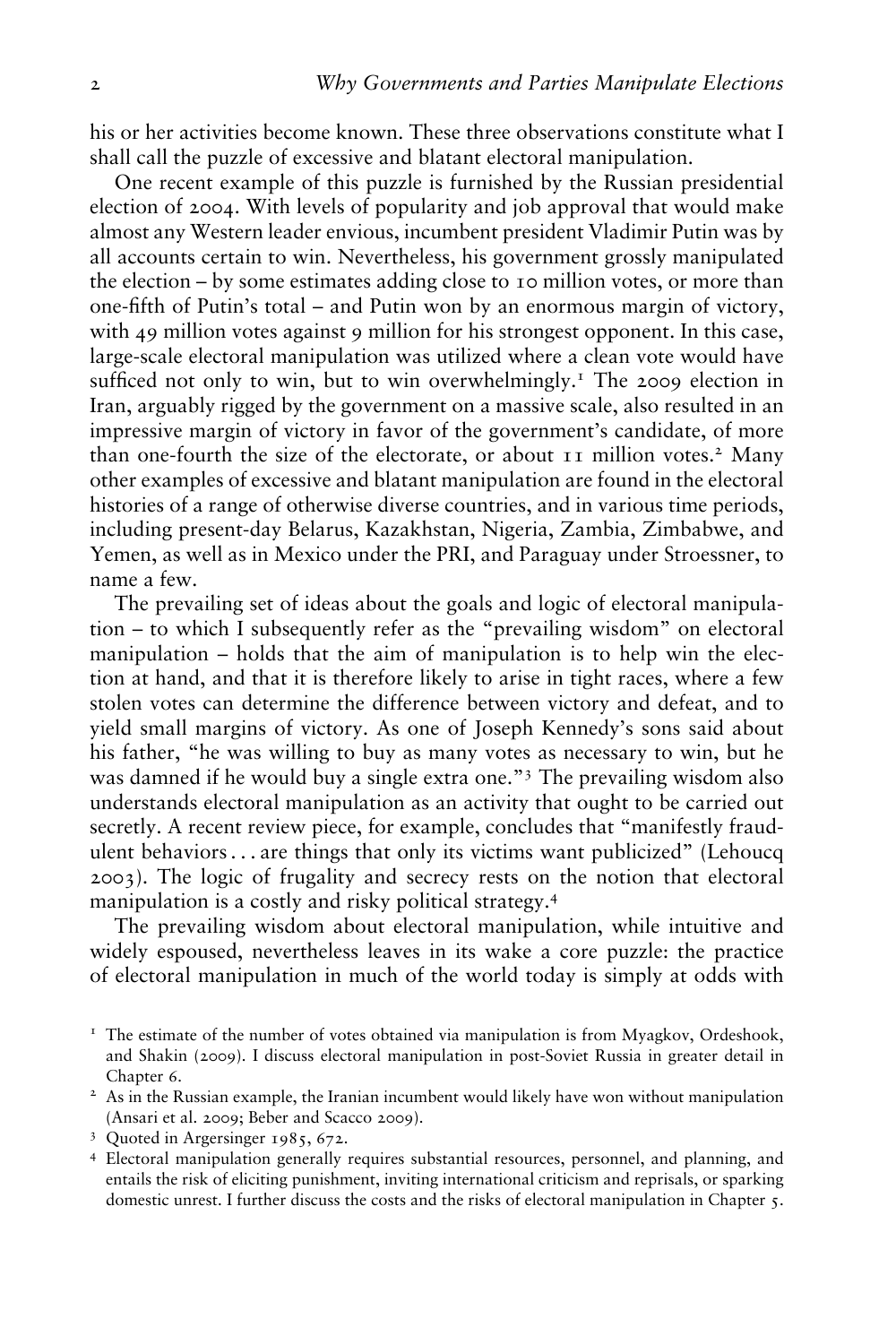it. As the examples of Russia and Iran suggest, great effort, expense, and risk are routinely incurred to perpetrate electoral manipulation in situations when it does not – and cannot – contribute to victory, for example when victory could be secured with substantially less manipulation or with none at all. Moreover, electoral manipulation is often pursued in full view of the public – elections in Nigeria and Zimbabwe since independence, for example, have been characterized by blatant methods of electoral manipulation such as voter intimidation; and in Mexico before the 1990s, friends and neighbors could often observe those who were being visited by operatives of the ruling party to buy their votes.<sup>5</sup> In sum, there are many cases for which the prevailing wisdom has analytical purchase, but many others for which it does not. In other words, the literature has not explained, nor has it documented, the considerable heterogeneity in patterns of electoral manipulation.<sup>6</sup>

#### **The Argument in Brief: Electoral Manipulation and Information**

To understand such heterogeneity, it is necessary to expand our understanding of the causes of electoral manipulation beyond the confines of the prevailing wisdom. I develop a novel theory about the incentives of political parties and governments to engage in electoral manipulation. My theory calls into question the idea that the sole aim of electoral manipulation is immediate electoral victory; instead, my theory proposes the argument that *electoral manipulation can potentially yield substantially more than simply winning the election at hand*. Specifically, excessive and blatant manipulation has a series of intended effects that include, among other things: to discourage opposition supporters from turning out to vote or to protest; to convince bureaucrats to remain loyal to the government; to persuade potential financial backers of parties and candidates to avoid supporting the manipulator's opponents (and/or to support the incumbent candidate); to deter political elites from opposing the ruling party or from even entering the political fray; to increase the manipulator's post-electoral bargaining power vis-a-vis other political and social groups such ` as labor unions and other political parties; to reduce the need to share the rents and spoils of government with elites and organizations; and to enhance the career prospects of politicians at subnational levels of government. Overall, these and similar effects reduce the strength of opposition and expand the incumbent's freedom of action and bargaining power. In other words, I argue that electoral manipulation ought to be understood not merely as a marginal

<sup>5</sup> See Jason 2003 for the case of Nigeria. Elections in post-independence Zimbabwe are discussed in Chapter 6; Mexican elections in Chapter 7.

<sup>6</sup> A second "conventional wisdom" has developed around the study of single-party elections in highly authoritarian systems. I discuss this later in this chapter, as well as in Chapter 3. Simpser  $(2005)$  is an earlier effort to document and explain heterogeneity in patterns of electoral manipulation.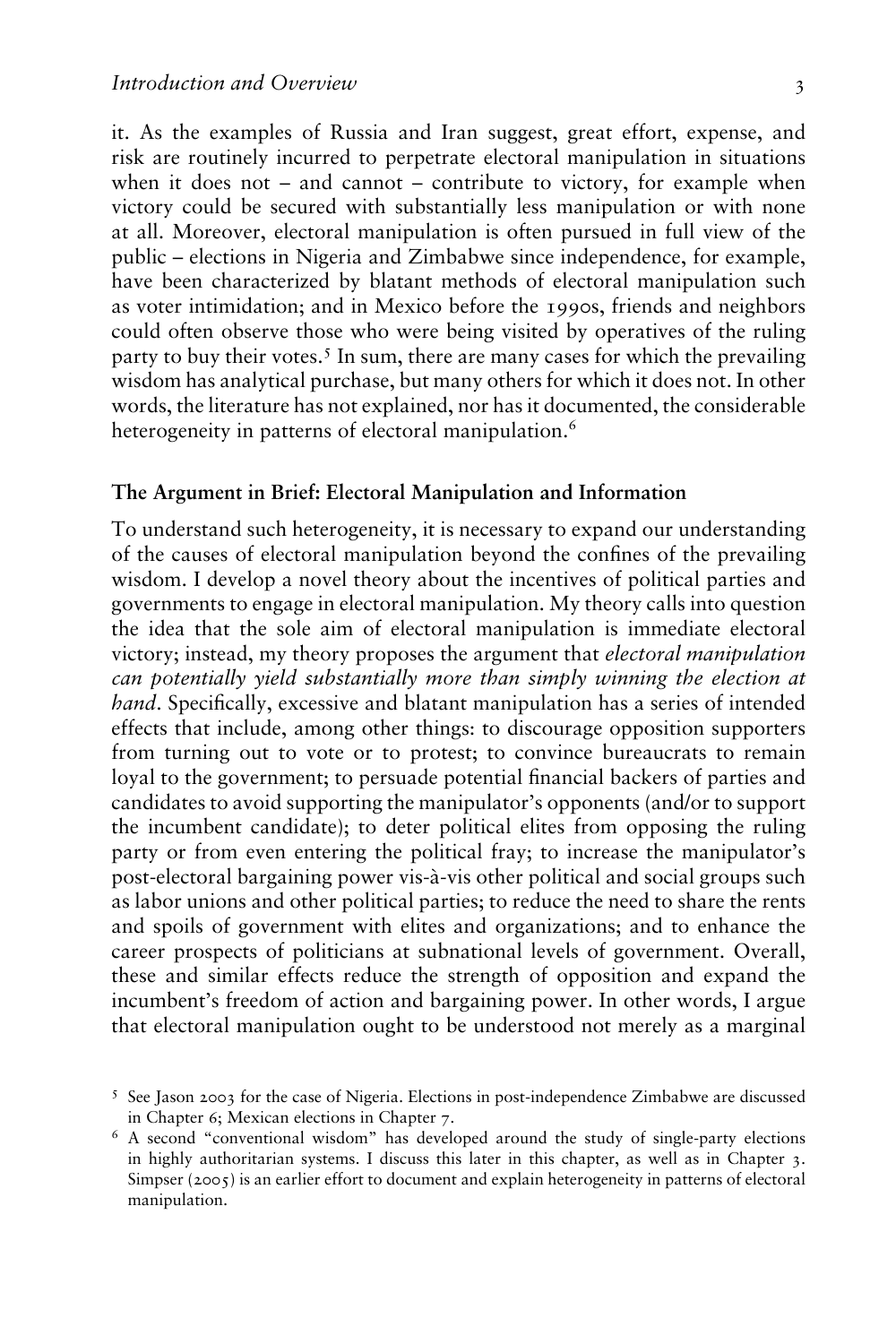vote-getting technique, but also as an important tool for consolidating and monopolizing political power.

At its core, my theory casts elections not only as contests for office, but also as occasions for the *transmission or distortion of information*. Information about the *strength of incumbents and their rivals* is a key ingredient in political decision-making, and electoral manipulation can be strategically deployed to influence such information and, ultimately, the decisions and behaviors of a broad range of actors including politicians, activists, donors, bureaucrats, organizations, and voters, among others.<sup>7</sup> The informational consequences of electoral manipulation can be so strong as to motivate very substantial manipulation efforts even by parties whose victory is a foregone conclusion.

To elaborate, my theory proposes that electoral manipulation gives rise to two categories of effects. The *direct effects* of electoral manipulation refer, loosely speaking, to its contribution to *winning the election at hand*. <sup>8</sup> In addition, electoral manipulation can have *indirect effects*, which refer to the *influence of electoral manipulation on the subsequent choices and behavior of a wide range of political actors*. <sup>9</sup> The items enumerated in the previous paragraph constitute some of the main kinds of indirect effects of electoral manipulation.

As those items suggest, indirect effects can be quite beneficial to the manipulator. More generally, the potential for electoral manipulation to elicit indirect effects raises the stakes of choices by parties and governments about whether, how, and to what extent to manipulate. In addition to possibly influencing who wins the election at hand, electoral manipulation can, via its indirect effects, have consequences for the *value of office-holding*, and for the *future likelihood of holding office*. <sup>10</sup> Politicians presumably care not only about holding office,

- <sup>7</sup> The *strength* of a political party depends on a variety of attributes of the party, including its ability to circumvent the law, its access to resources, and its willingness to utilize public resources for partisan ends. It also depends on the likely behavior of the public, including elites and citizens. Importantly, *popularity* may contribute to strength, but it is neither necessary nor sufficient for it: unpopular incumbent parties are sometimes perceived as strong (e.g., as being the "only game in town"). Therefore, my theory implies that electoral manipulation can be informative about the manipulator's strength *even if the public knows that the manipulation took place*. In such a scenario, the public would know that electoral results do not reflect the manipulator's popularity, but could still perceive the manipulator as strong – e.g., as able to circumvent the law and access resources for partisan goals. (I discuss these issues further later in this chapter and in Chapter 4).
- <sup>8</sup> The text is accurate for the case of a winner-takes-all election under plurality rule. I provide a more general definition of direct effects, encompassing other electoral rules as well as legislative elections, in the Appendix to Chapter 4.
- <sup>9</sup> In prior work (Simpser 2003, 2005, and 2008) I referred to these as the *informational effects* of electoral manipulation. I use the term "indirect effects" in the present work to emphasize the fact that the causal chain does not end with information itself, but instead with the effects of such information on behavior.
- <sup>10</sup> Accordingly, indirect effects can be categorized as *electoral* and *non-electoral*, depending on whether they are relevant to the manipulating party's chances of holding office in the future, or to that party's scope for action while in office (the two categories overlap).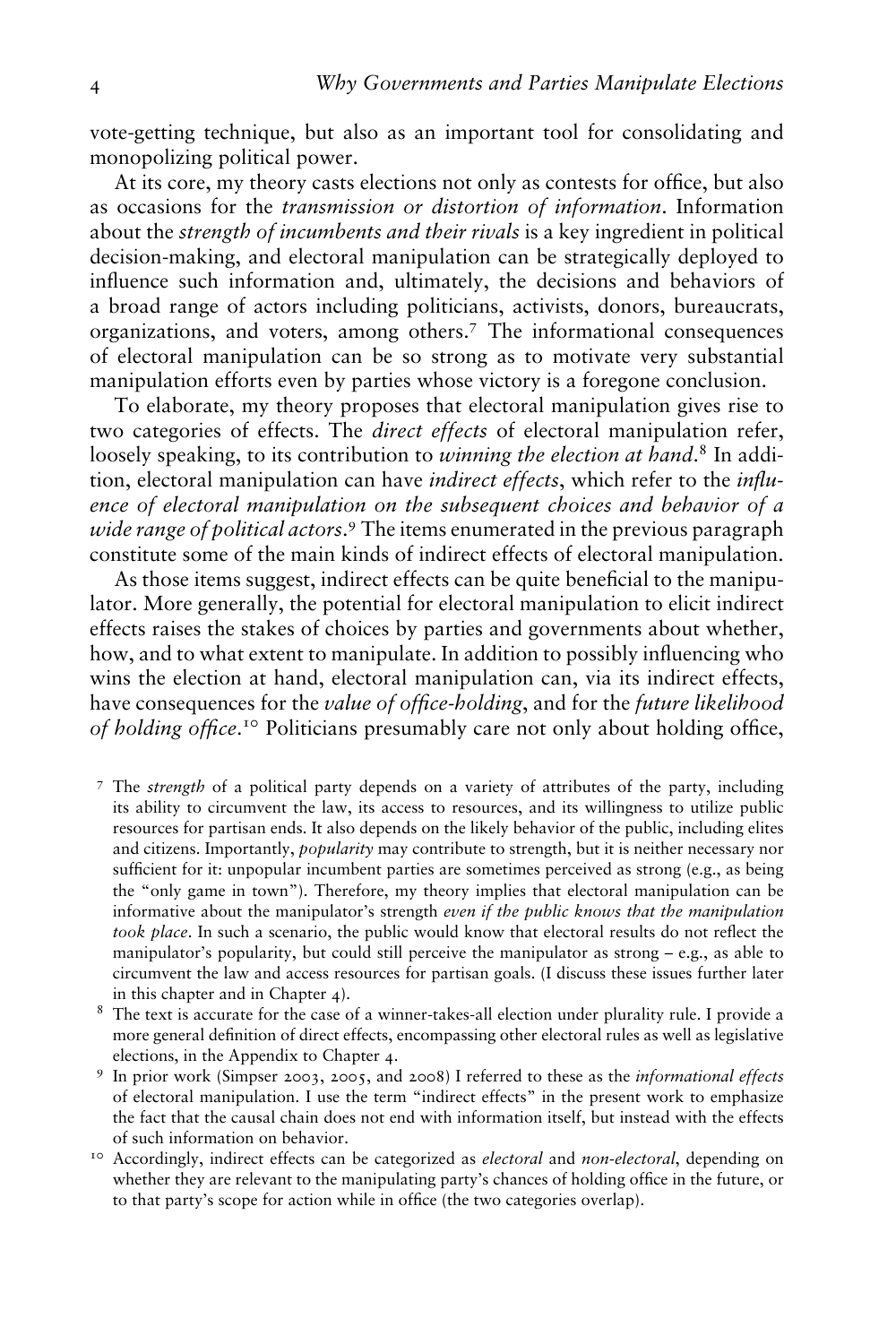but also about how far they can advance their goals while they govern – by implementing the policies they prefer, appropriating rents for personal or partisan purposes, or otherwise making use of the machinery of government in the service of their objectives. To illustrate the potential effect of electoral manipulation on the value of office, consider the demands for policy concessions, or for sharing rents, that a business organization or a labor union might make on a ruling party. The use of electoral manipulation by the ruling party to obtain overwhelming electoral victories could effectively restrain such demands, by showing that no one actor is indispensable for the ruling party's hold on power. Overwhelming victories obtained via electoral manipulation can also influence a ruling party's grip on office – for example, by deterring bureaucrats from supporting rivals, or discouraging opposition supporters from turning out to vote.<sup>11</sup> On the flip side, the failure of a manipulating party to obtain an overwhelming electoral victory, for example, could convey weakness, potentially emboldening social and political actors to step up demands and political challenges, and in consequence reduce the party's scope for action while in office, as well as its ability to retain power in the future. In other words, the informational properties of electoral manipulation, which underlie manipulation's indirect effects, imply that the stakes of manipulating are often substantially higher than previously recognized.

The prevailing wisdom and literature on electoral manipulation pays heed mostly to direct effects.<sup>12</sup> I propose and show, in contrast, that electoral manipulation can be, and often is, motivated by its potential for indirect effects. Putin's Kremlin, and Mexico's PRI in its heyday, utilized electoral manipulation not to reach a majority or a plurality of the vote, but to deter and preempt potential challenges to their rule – to nip opposition in the bud, so to speak – and to increase their freedom to act while in office. In sum, I argue that electoral manipulation has an entirely different purpose from (in addition to) its intuitive role as a short-term, marginal vote-getting tactic, a purpose that has been insufficiently appreciated: to shape the behavior of political and social actors in ways that benefit the perpetrator and enhance its political power, potentially over longer time frames than the election at hand. In terms of incentives to manipulate, these motivations have proved to be just as powerful, if not more so, than the drive to reach the victory threshold in the election of the moment.

How exactly does electoral manipulation lead to indirect effects? The core of the mechanism has to do with *information*, and it can be loosely described

 $11$  Of course, electoral manipulation could simultaneously have effects on the manipulator's (and the other parties') chances of holding office, and on the value of holding office for the ruling party.

<sup>&</sup>lt;sup>12</sup> I discuss the important contributions of the literatures on electoral authoritarianism (e.g., Geddes 2006; Magaloni 2006; Greene 2007; Wedeen 2008) and on single-party regimes later in this chapter.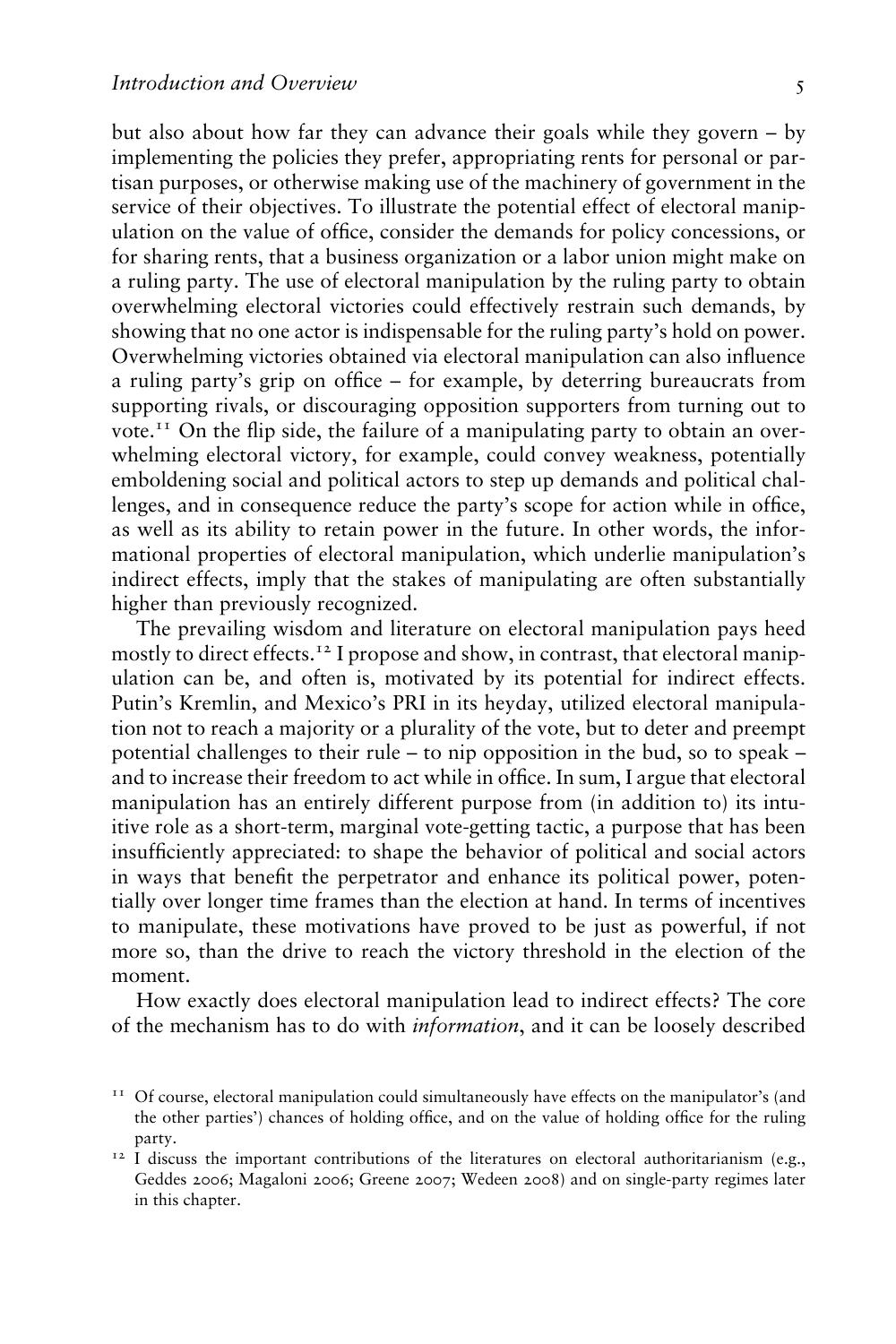in two simple steps. First, under the right conditions (on which more is provided later in this chapter), the consequences to individual citizens, politicians, bureaucrats, and organizations of their political choices and actions today depend strongly on which party ends up holding power tomorrow, and on how powerful such a party turns out to be. Second, electoral manipulation conveys information to the aforementioned actors precisely on these points. In Putin's Russia, for example, the perception that Putin and his associates had an unassailable hold on the Kremlin was largely fostered through the systematic use of excessive electoral manipulation since 2000, and it disciplined the whole political class for at least a decade. In contrast, in Boris Yeltsin's Russia, the widespread perception that Yeltsin's hold on office was tenuous emboldened many bureaucrats, regional officials, and other politicians to either fail to work on his behalf, or to actively support his opponents. To take another example, in Mexico in the 1990s, a history of manipulated elections by the PRI convinced citizens who sympathized with the opposition that casting a vote would at best result in frustration, if not in reprisals, and opposition turnout suffered accordingly.<sup>13</sup>

As these two examples illustrate, electoral manipulation can convey information about two matters that are of central relevance to the choices of actors, such as bureaucrats and citizens, among others. Such actors care about *attributes and capacities of the manipulator*: an incumbent party, for instance, that shows itself able to manipulate an election excessively and blatantly is also likely to have the resources, capacities, and inclinations to overcome or punish opponents, reward supporters, and circumvent the law. In addition, actors care about *how fellow actors are likely to behave*. For example, a citizen who supports an opposition party, yet expects that his or her fellow opposition supporters will stay at home on election day or will sell their vote in exchange for a bribe, is likely to be discouraged from turning out to vote. Insofar as electoral manipulation provides information about attributes of the perpetrator, it functions as a *costly signal*. When it provides information about the likely behavior of other actors, it works as a *coordination device*. 14

My theory suggests the following distinctions, which I shall utilize throughout the book. Concerning the goals motivating the use of electoral manipulation, it is possible to speak of *manipulation for winning* versus *manipulation for more than winning*. The former is associated with electoral manipulation's direct effects, and the latter with its indirect ones. Concerning the outcomes of electoral manipulation, I shall term electoral manipulation yielding small margins of victory *marginal*, and that which yields large margins *excessive*. 15

 $13$  A seminal study of political behavior along these lines in Mexico is Domínguez and McCann 1996 (see also Almond and Verba 1963).

<sup>&</sup>lt;sup>14</sup> These two informational roles of electoral manipulation can coexist and reinforce each other. In Chapter 4 I develop these ideas further with the aid of simple formal models.

<sup>&</sup>lt;sup>15</sup> I discuss the operationalization of these concepts in Chapter 3.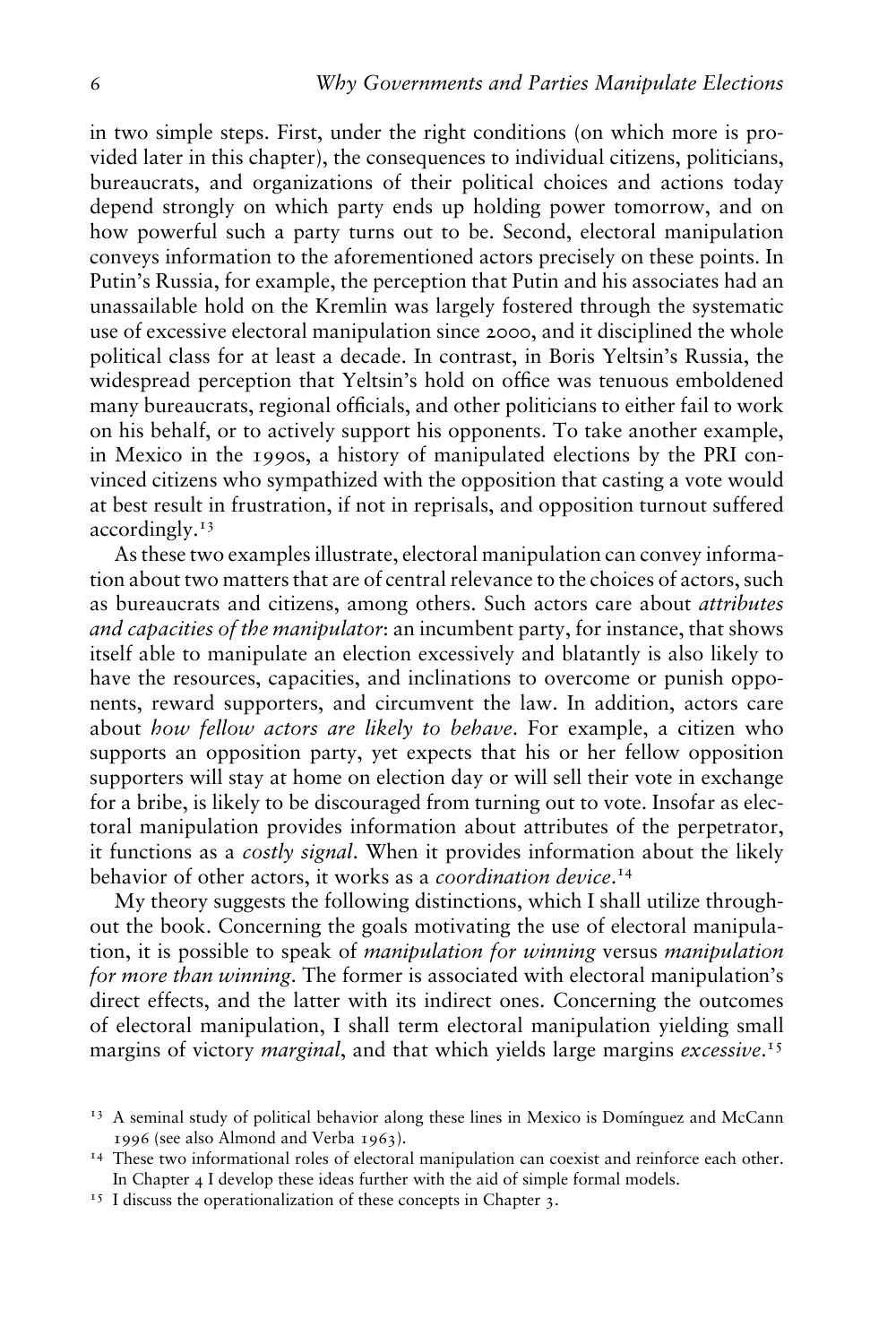Bearing in mind that goals and outcomes are conceptually distinct, for simplicity I shall nevertheless sometimes refer to electoral manipulation aimed at winning as marginal, and to that aimed at more than winning as excessive and/or blatant, hoping that it will be clear from the context whether goals or outcomes are meant.<sup>16</sup> Additionally, it is worth emphasizing that the marginal versus excessive dimension of electoral manipulation does not fully overlap with the question of scale or extent: while excessive electoral manipulation is generally associated with large-scale manipulation, the marginal kind can result either from a low amount of manipulation (e.g., in a tight race) or from a large amount (e.g., when the manipulating party initially lags its rival by a substantial amount, or when two parties' manipulation efforts partially neutralize each other).

The theory advanced in this book covers, in one same framework, a variety of empirical patterns or species of electoral manipulation, including the marginal kind, described by the prevailing wisdom, as well as others that have not been systematically theorized – most importantly the excessive and/or blatant kind. Under what conditions is electoral manipulation likely to be marginal versus excessive or blatant? My theory provides insight into the proximate causes of different patterns of electoral manipulation. Generally speaking, political systems where *power is initially disproportionately concentrated* in the hands of the party in government, and where constraints on the *discretion* of government action – whether domestic or external in origin – are relatively weak, constitute fertile ground for excessive and blatant electoral manipulation. As elections have spread to increasingly diverse institutional and socioeconomic settings in the past few decades, such conditions have come to characterize many electoral systems. Contemporary examples of countries where power and resources are substantially concentrated in the hands of the party in office, and where government discretion is at best moderately constrained by the rule of law, include Nigeria, Zambia, Russia, Georgia, Belarus, Armenia, Iran, and Yemen, among many others. In contrast, where these conditions do not hold – for example, where there exist multiple competing centers of political power and resources – electoral manipulation is likely to exhibit a marginal pattern: it will be associated with tight races and slim margins of victory. Examples of the marginal pattern of manipulation include many elections in the United States historically (Campbell 2005), in Costa Rica in the first half of the twentieth century (Lehoucq and Molina 2002), and in the Philippines in the 1950s (Teehankee 2002). The theory offered here, therefore, describes a relationship

 $16$  In practice, the goals and outcomes of manipulation should often correspond, although the possibility of miscalculation – stemming, for example, from unusually high levels of uncertainty (e.g., about how much manipulation effort is needed to attain a given goal) – implies that this will not always be the case. By and large, however, uncertainty high enough to drive a substantial wedge between goals and outcomes would appear to be rare (for further discussion of this issue and its empirical evidence, see Section 5.4 in Chapter 5).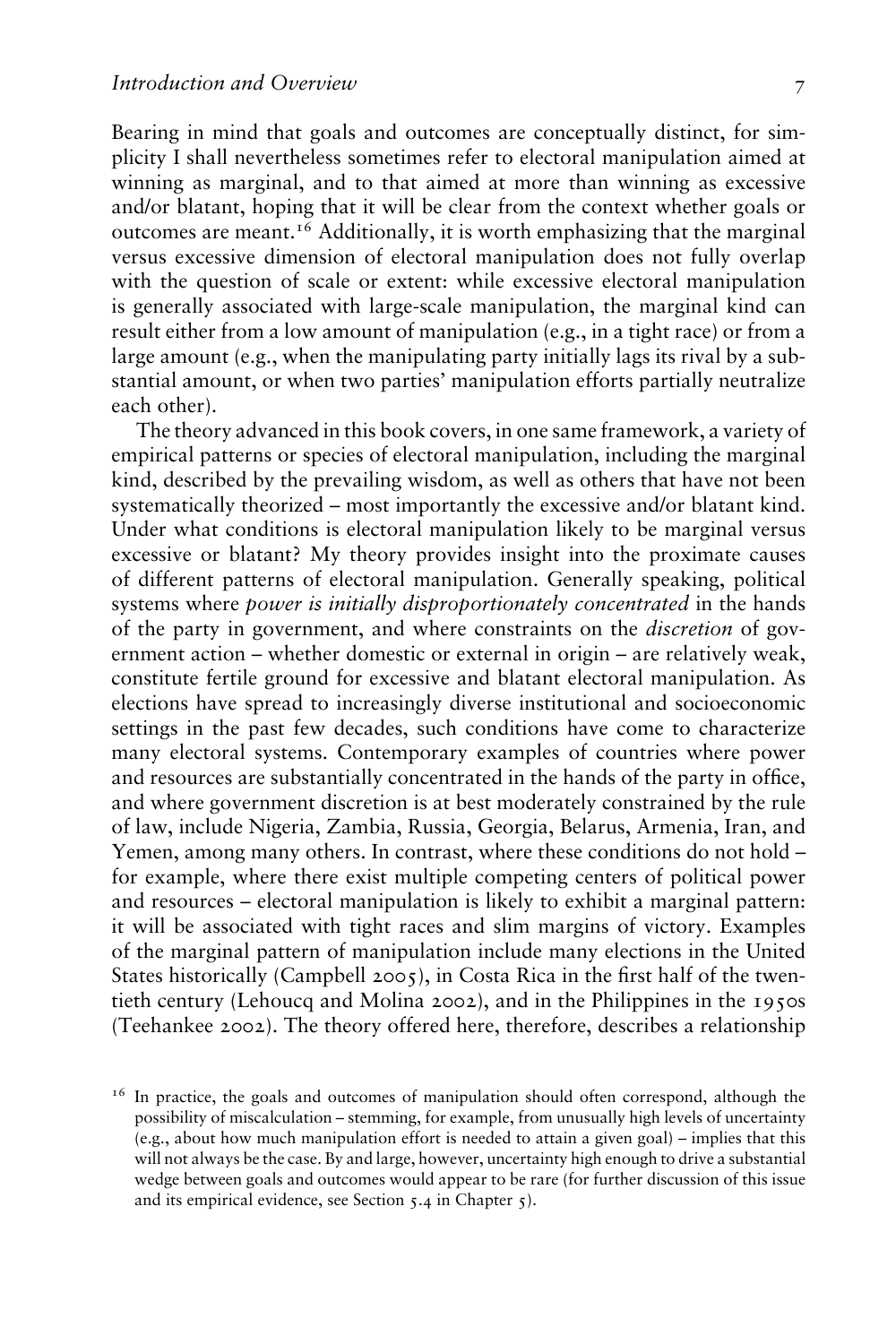of sequential causation, where the distribution of power and resources shapes *contemporaneous* incentives to, and possibilities for, electoral manipulation; in turn, electoral manipulation influences the *subsequent* distribution of power and resources.<sup>17</sup> For example, at independence in 1980, Zimbabwe's government inherited a powerful state from its former colonizers, which rendered excessive and blatant manipulation both feasible and attractive for the ruling party ZANU. In turn, excessive manipulation in early elections (e.g., in 1985) further consolidated and increased ZANU's power, bolstering its capacity and its motivation to manipulate excessively and blatantly in subsequent elections  $(e.g., in I990).$ <sup>18</sup>

In sum, I provide an information-based theory of the incentives underlying electoral manipulation. My argument proposes that elections are, at root, not only occasions for deciding who is to hold office, but also processes through which parties might shape public information with the potential to influence the subsequent behavior of social and political actors. In this context, electoral manipulation emerges as an instrument of political control.

#### **Empirical Findings**

In addition to the theoretical contribution sketched in the previous paragraphs, this book accomplishes two empirical goals. First, it provides a *systematic, global picture of electoral manipulation*. To aid in constructing this picture, I have collected an original dataset of electoral manipulation and related variables covering more than 800 multiparty, country-level elections around the world from 1990 through 2007.<sup>19</sup> The data yield some remarkable findings. For example, of all executive elections that were substantially manipulated in roughly the past two decades, more than two in five were won by the manipulating party by a margin of victory exceeding 40 percent of the vote, suggesting that excessive electoral manipulation is quite common.<sup>20</sup>

Second, the book *assesses some of my theory's main empirical implications* in light of quantitative and qualitative evidence from a variety of sources. The major pieces of qualitative evidence are two in-depth case studies (or "cases"), of post-Soviet Russia (1991–2008) and of Zimbabwe (1980–2008), presented in Chapter 6. The cases accomplish a number of tasks: first, they

<sup>&</sup>lt;sup>17</sup> In the language of dynamic programming, the distribution of power and resources is a state variable, and the extent and blatancy of electoral manipulation are control (i.e., choice) variables. The distribution of power in period *t* shapes choices about electoral manipulation in the same period *t*, and such choices, in turn, influence the distribution of power in period  $t + 1$ .

 $18$  This account of events in Zimbabwe is simplified for illustrative purposes; the case is discussed in detail in Chapter 6.

<sup>&</sup>lt;sup>19</sup> Countries with fewer than 1 million inhabitants are excluded.

<sup>&</sup>lt;sup>20</sup> The margin of victory is the difference in the percentage of the vote obtained by the winner and the first runner-up according to official results. Further details provided in Chapter 2 and Chapter 3.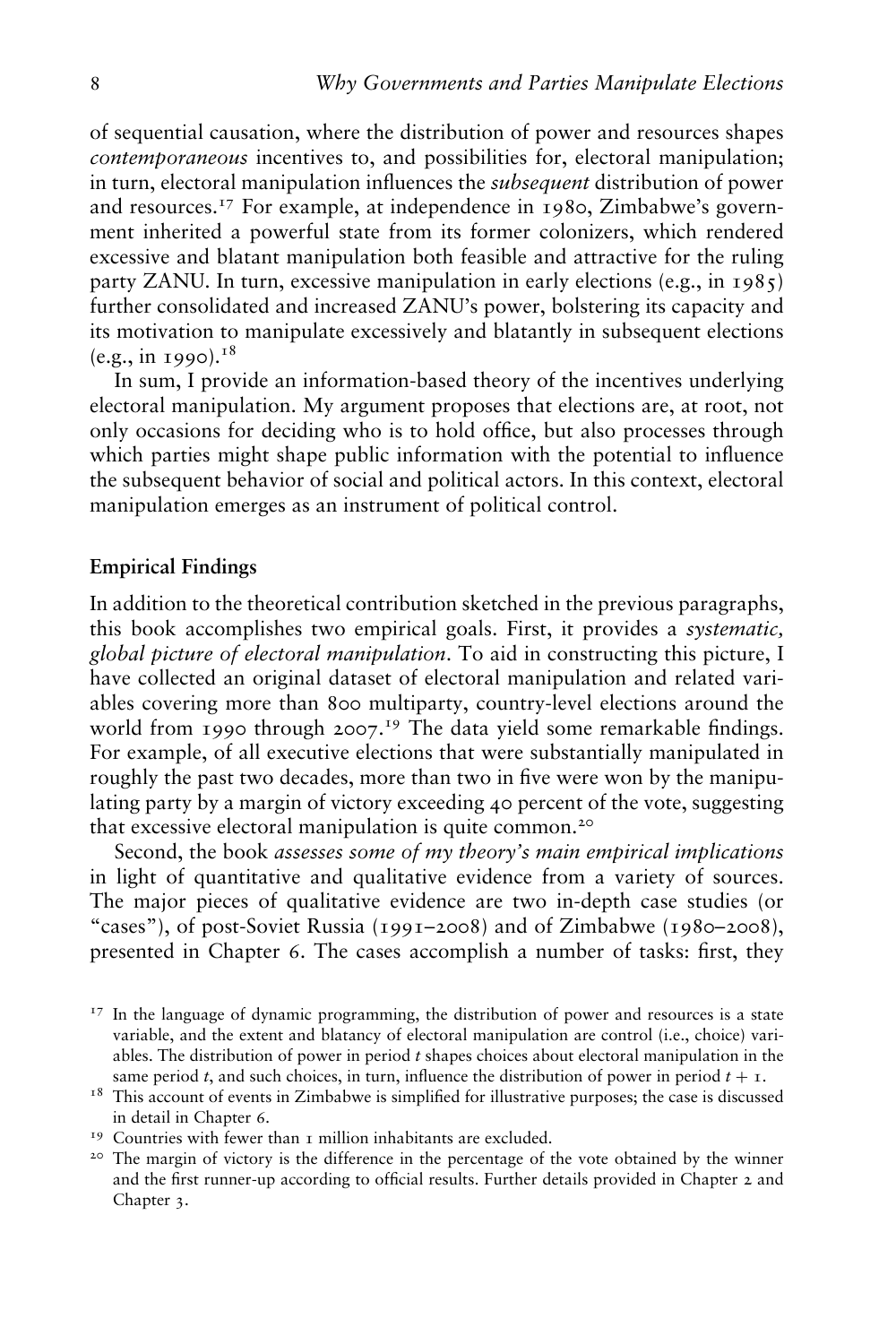establish that electoral manipulation was used far in excess of what winning or retaining office would have warranted, and that it was perpetrated in a very public manner. Second, the cases show that excessive and blatant electoral manipulation was pursued for its indirect effects – that is, to influence the behavior of opposition politicians, party leaders, their financial backers, regional notables and bosses, voters, and organizations in ways that enhanced the perpetrator's political strength, discretion, and bargaining power. In the case of Zimbabwe, the rationale for excessive and blatant manipulation was explicitly articulated by the president. Third, the cases show how largely exogenous variation in background conditions – specifically, in the power and discretion of the ruling party – gave rise to variation in the patterns of manipulation as predicted by my theory, and that this relationship (between background conditions and patterns of manipulation) played out in similar ways in countries as different as Russia and Zimbabwe. Fourth, the cases indicate how different patterns of manipulation in turn contributed to eliciting different kinds of behavior from social and political actors – a link about which my theory, elaborated in Chapters 4 and 5, makes specific predictions. Fifth, the cases permit the assessment of some alternative explanations for excessive manipulation, supplementing the discussion of alternative explanations at the end of Chapter 5. In addition to these in-depth cases, I provide two briefer discussions of the indirect effects of electoral manipulation. The first mini-case focuses on the effect of electoral manipulation on the bargaining power of the government with respect to labor unions in Mexico, and the second mini-case on the relationship between electoral manipulation and the behavior of bureaucrats in Belarus. These are presented early in Chapter 4.

The quantitative evidence, contained in Chapter 7, continues the exploration of the indirect effects of electoral manipulation. The first two pieces of quantitative analysis focus on a specific actor: the citizen as voter. A major reason for this is data availability. I was able to locate "large N" datasets with information of relevance to my hypotheses for citizens (i.e., information about voting behavior and perceptions of electoral manipulation), but not for other categories of actors such as party elites, bureaucrats, organizations, and donors (these and other categories of actors are covered in the case studies). The first two analyses in Chapter 7 explore the indirect effects of electoral manipulation on voter behavior. The first analysis utilizes survey data for sixty-two elections in fifty-six countries to study the relationship between perceptions about electoral manipulation and the propensity of an individual citizen to cast a vote. The analysis supports an empirical implication of the theory that illustrates the central role of information: citizens – especially opposition supporters – who perceive elections to be manipulated are less likely to turn out to vote.

The second piece of quantitative analysis uses a different source of evidence to study the indirect effects of electoral manipulation on voting behavior. It makes use of the fact that Mexico undertook deep electoral reforms at the national level in the 1990s to construct a quasi-experimental estimate of the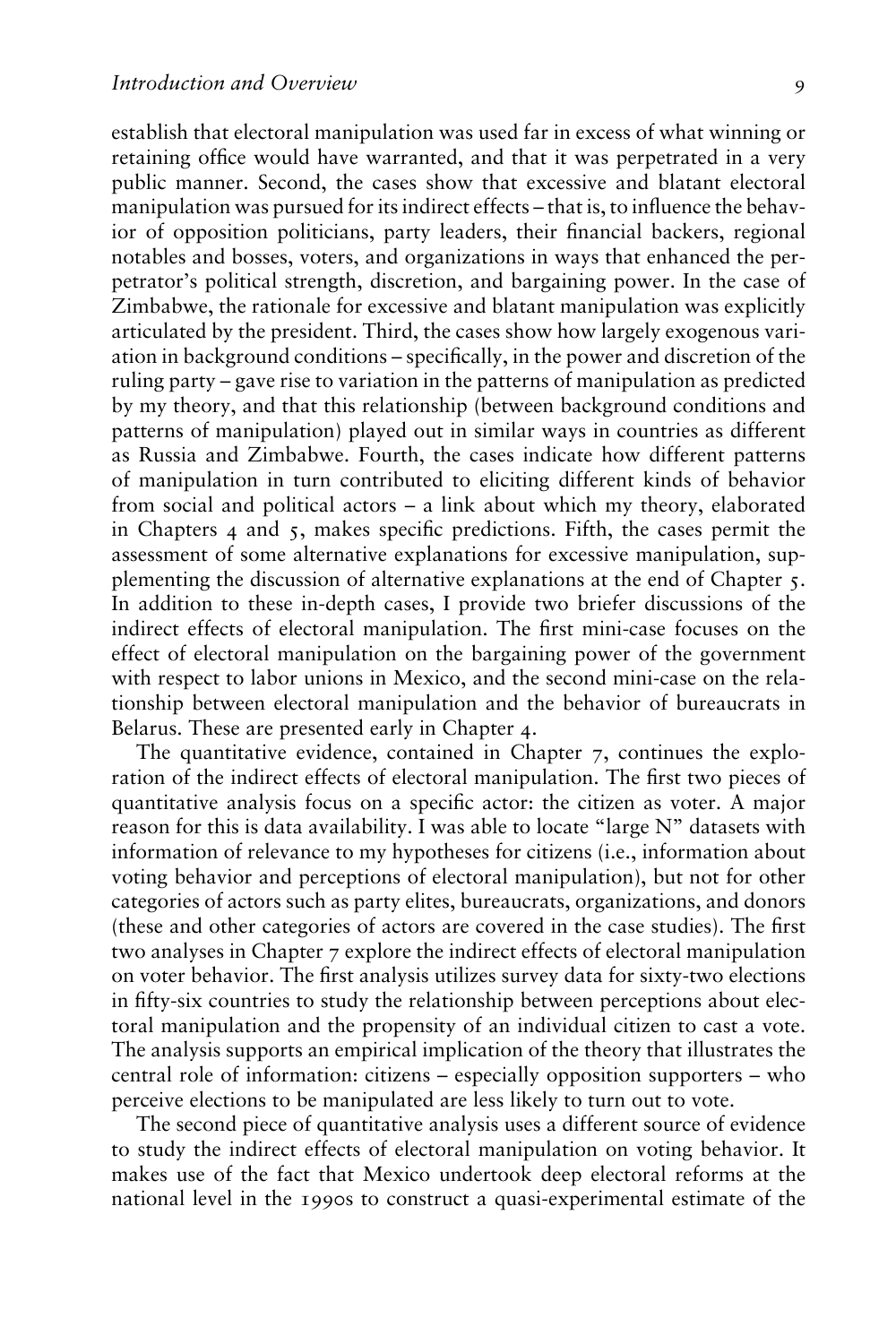indirect effects of excessive electoral manipulation on voter participation. The analysis compares over-time changes in electoral manipulation and voter participation across the different states of Mexico. The main finding is that excessive and blatant electoral manipulation in Mexico before the 1990s substantially depressed voter participation rates, consistent with the survey findings and with the proposition that such manipulation was pursued by the PRI for its indirect effects.<sup>21</sup>

The final piece of analysis focuses on one of the most general empirical implications of the theory: ultimately, if excessive electoral manipulation yields tangible benefits – as I have argued – it should be associated with a longer duration in office.<sup>22</sup> I test this "reduced-form" idea through a duration analysis based on my original dataset. The analysis shows that excessive electoral manipulation is strongly associated with duration in office, measured either as party duration or leader duration, after controlling for a number of potential confounders.

Overall, the evidence provides strong support for the theory's central ideas. Taken together, the case studies and the quantitative analyses cover a substantial range of the observable implications of the theory. In addition, and throughout this book, I provide evidence, based on my data, about other observable implications of the theory as the discussion calls for it. Nevertheless, the theory is rich enough that future research should be able to identify and to test additional observable implications.

Sometimes, however, a single piece of evidence can be as suggestive as extensive testing of observable implications. One such piece comes from Ukraine, from a set of clandestine recordings in the 1990s of the conversations of thenpresident Leonid Kuchma. These recordings, known as the Melnychenko tapes, became available in 2000. The tapes contain hundreds of hours of conversations between Kuchma and other prominent figures. They were obtained via a recording device secretly installed in the president's office.<sup>23</sup> The tapes became most famous for linking the president to the murder of a journalist, but they cover a wide range of topics, including the 1999 presidential election.<sup>24</sup> In the

- <sup>21</sup> The analysis in that chapter draws a distinction between voter participation elicited by electoral manipulation – e.g., through vote buying or intimidation – and participation choices not directly induced by such tactics.
- <sup>22</sup> The empirical implication tested in this analysis, therefore, concerns the *electoral* subcategory of indirect effects – i.e., those with the potential to influence the manipulating party's future chances of retaining office.
- <sup>23</sup> The authorities disputed the authenticity of the tapes, claiming that they were a cut-and-paste job of the president's voice. Forensic experts have concluded that it is not possible, on the basis of the available evidence, to prove or disprove the authorities' claim (because only a digital rendering of the original analogue recording is available). There are, however, at least two reasons that make the authorities' claim highly unlikely. First, the tapes contain hundreds of hours of conversations, so any falsification job would have been a monumental task. Second, the conversations in the tape – for example, on the topics of Chechnya and on the conduct of elections – correspond closely to the facts and events of the time (see Arel 2001).
- <sup>24</sup> The murder is covered in detail in Koshiw 2003.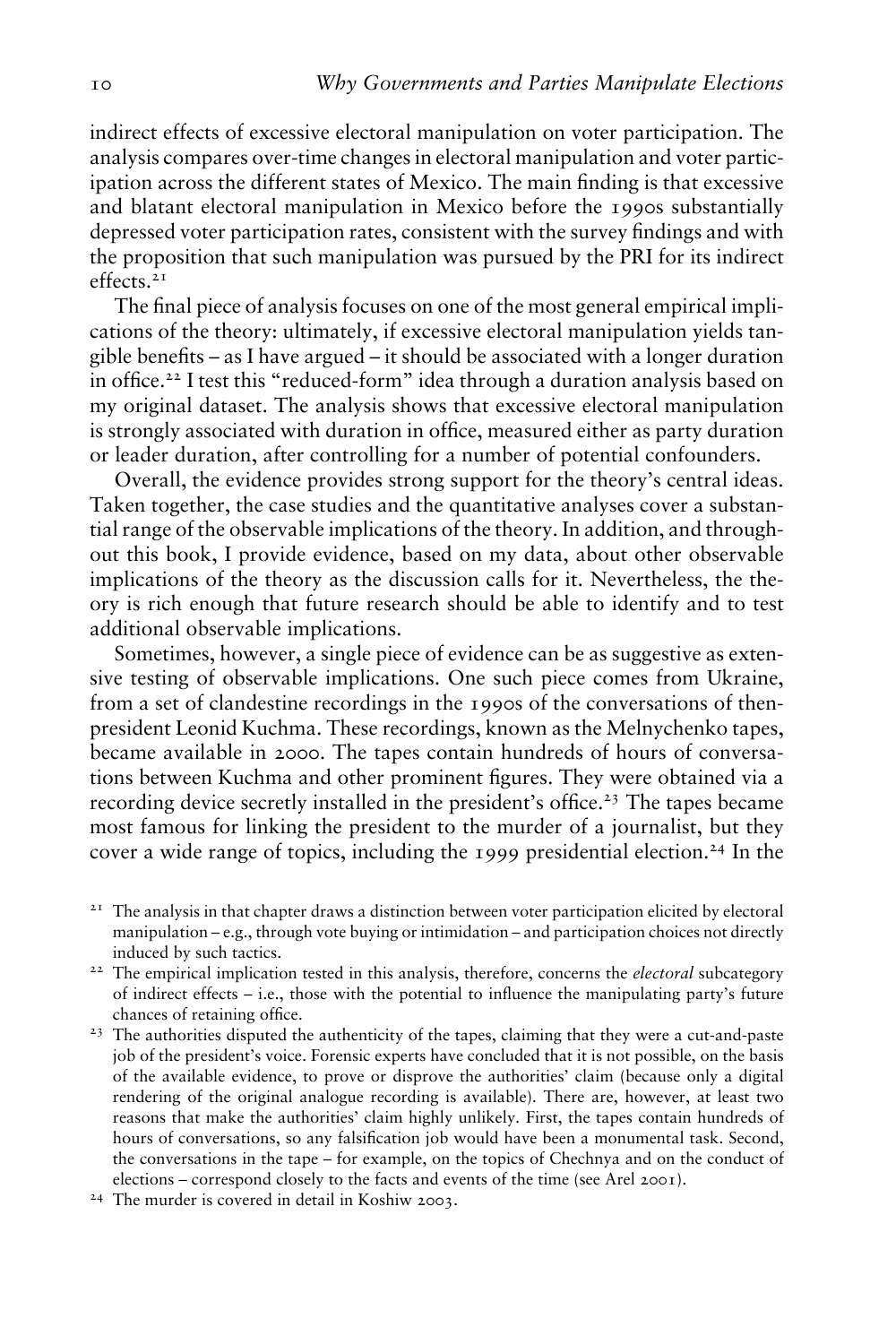following excerpt, Kuchma provides directives to the interior minister Yuri Kravchenko regarding the conduct of that election. Specifically, Kuchma asks Kravchenko to convey the following message:

. . . tell them: guys, if you don't f-ing give as much as necessary, then tomorrow you will be where you should be – yes... those f-ing central oblasts they should be clear, we are not gonna play f-ing games with them anymore . . . we must win with a formidable margin  $\ldots$  when they say two or three per cent, it is not a victory  $\ldots$  not a f-ing place can say that it's protesting [that is, voting against the authorities].<sup>25</sup>

In other words, Kuchma plainly asks his lieutenants to utilize electoral manipulation not to win, but to obtain "a formidable margin," so as to preclude any semblance of a challenge to the government's rule.<sup>26</sup> This conversation is remarkable in that it provides a rare and candid glimpse into a manipulator's motives. It suggests, first, that the patterns of manipulation that we observe, whether marginal, excessive, or otherwise, are the result of purposeful choice by the manipulating party or parties (as well as of their capacities and limitations, of course). Second, it provides a rare unmediated glimpse into the rationale for manipulating excessively as articulated by a head of government. Third, the zeal of the president's urging suggests the importance of the underlying goal – to project, maintain, and enhance the ruling party's power. Later in the book, I document a similar episode in which Zimbabwe's Mugabe, in a public speech, expressed his desire for an overwhelming victory to "frighten away" an already weak opposition (Chapter  $6$ ).<sup>27</sup>

## 1.2 ramifications of the argument and relation to other bodies of work

Electoral manipulation is a recurrent theme at the center of a number of literatures in political science. Having described the book's core theoretical and empirical contributions, in the rest of this chapter I situate these within the scholarly literature, and briefly explore their connections to a number of areas of inquiry and practice. In the process, I take the opportunity to further elaborate various aspects of my argument. Specifically, I pursue the following six tasks. First, I highlight the main similarities and differences between my

- <sup>25</sup> This translation is from Wilson 2005,  $81$ ; italics added.
- <sup>26</sup> Overall, Kuchma was unable to fully consolidate his authoritarian rule, and his capacity to enact his intentions, even in the realm of manipulation, was limited (he won the 1999 presidential election with a margin of victory of  $12\%$  in the first round, not 2 or 3% but still shy of the overwhelming margins observed in many other manipulated elections; moreover various "north-central" oblasts voted in majority for Kuchma's rival Symonenko). This was the consequence of a variety of factors, among them the existence of important alternative centers of power, wealth, and institutional autonomy that he was not able to tame (Arel 2001; Way 2005a, 2005b, 2006; see also Birch 2000; Barrington and Herron 2004).
- <sup>27</sup> As in much social science research, of course, direct evidence on motive is exceedingly difficult to obtain beyond a handful of serendipitous instances.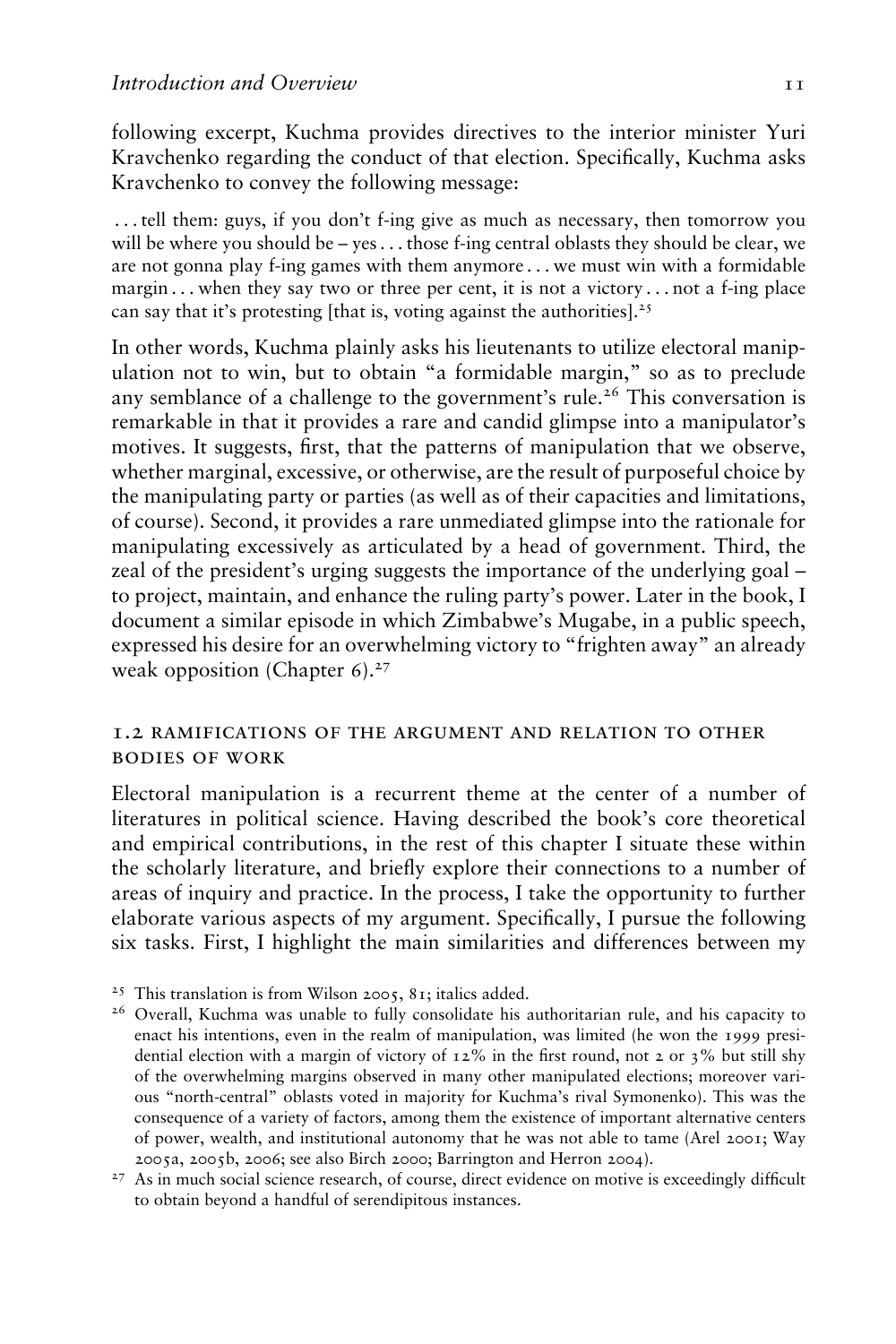arguments about electoral manipulation and those that are found in the literature on elections in authoritarian regimes. Second, I explore the relationship between regime type and patterns of manipulation, drawing out the major theoretical and empirical links between the concepts of electoral authoritarianism, competitive authoritarianism, party dominance, and single-party regimes, on the one hand, and this book's analysis and findings about the practice and patterns of electoral manipulation, on the other. Third, I briefly consider the relationship between electoral manipulation and post-electoral protests. Fourth, I discuss the choice of rulers as to whether to hold elections, and the relationship of that choice to the analysis presented here. Fifth, I discuss the question of tactics or "tools" of electoral manipulation and the choice among these. Finally, I briefly consider the connections of this book's arguments with the literatures on election forensics and electoral-system reform.

Electoral manipulation encompasses a variety of tactics with the capacity to influence elections, and different literatures and individual works of scholarship engage with different subsets of such tactics. I defer a detailed discussion of the concept of electoral manipulation to the next chapter. Nevertheless, for present purposes it is helpful to highlight some relevant distinctions. Although usage varies, "electoral fraud" often refers to the subset of tactics of electoral manipulation that are utilized in temporal proximity to the election itself, such as stuffing ballot boxes or tampering with the vote count. "Vote buying" is often deemed to be different from electoral fraud, even though it is often pursued on election day (it can also be pursued in anticipation of the election).<sup>28</sup> Usage of the term "patronage" also varies: in some cases, it refers to the exchange of public employment for electoral support, while in others it refers more broadly to the utilization of public resources for electoral purposes in ways that may, but need not, involve government jobs as well as vote buying and other preelectoral exchanges of goods.<sup>29</sup> For purposes of this book, on a conceptual level I use the term "electoral manipulation" broadly, to refer to the gamut of normatively unacceptable tactics that can be utilized for potentially influencing elections. For empirical purposes, I use a more restrictive operationalization of electoral manipulation, which nevertheless still encompasses electoral fraud and vote buying – on or before the election (and which therefore overlaps with the notion of patronage, in its broader sense).<sup>30</sup>

#### **The Logic of Electoral Manipulation in Authoritarian Systems**

By casting electoral manipulation as a tool to enhance, concentrate, and monopolize power over time – effectively, to shrink the space for the contestation of

<sup>&</sup>lt;sup>28</sup> Some authors, however, implicitly include vote buying within the broader category of election fraud (e.g., Cox and Kousser 1981, 656–657).

<sup>&</sup>lt;sup>29</sup> For an example of the broader usage see Greene (2007). The narrower usage is often associated with discussions of machine politics (see Stokes 2007).

<sup>&</sup>lt;sup>30</sup> For further details see Chapter 2.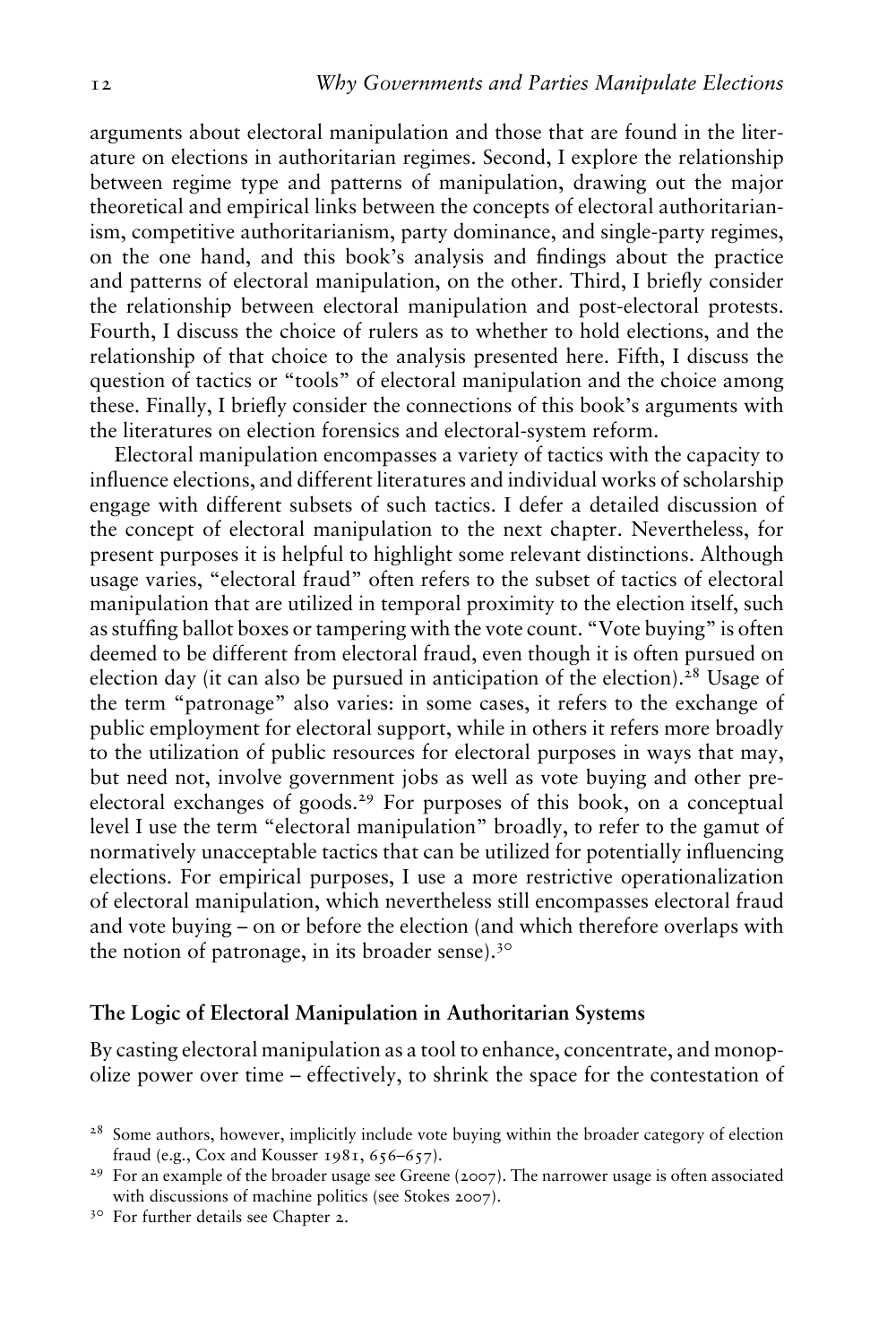political rule – and not just to marginally flip electoral outcomes in tight races, I am highlighting its role as a tool of authoritarianism. This subsection considers how my arguments about electoral manipulation connect to the burgeoning literature on authoritarianism, and in particular on authoritarian regimes that hold elections.

I begin by noting that in terms of scope, this book's central ideas are simultaneously more focused and more general than the literature on authoritarian elections. They are more focused in that they center squarely on electoral manipulation, and therefore do not attempt to fully explain authoritarian regime dynamics. This book demonstrates that electoral manipulation can be harnessed as an important and effective tool of authoritarian control, but electoral manipulation is not the only such tool. At the same time, the book is broader in scope than the literature on authoritarianism because it considers electoral manipulation as it happens in electoral systems in general, not only in authoritarian ones.

In what follows, I consider two issue areas discussed both in the literature and in this book: the logic of electoral fraud and the role of electoral supermajorities.<sup>31</sup> With respect to the first issue, I show that much of the literature on authoritarian elections reflects the view that the main purpose of electoral fraud is to win the election at hand. I argue that this view, while correct in a subset of the cases, is conceptually incomplete and unable to account for the fact that election fraud is often utilized extensively in situations where it cannot reasonably hope to further enhance the cheater's winning chances. Regarding the second issue, I consider the idea, advanced in a handful of important studies of dominant-party authoritarian regimes, that by obtaining electoral supermajorities, parties can deter challenges from political elites and from militaries. Although that deterrence logic resembles my notion of indirect effects, it differs on a crucial point: the literature explicitly precludes the possibility that electoral manipulation might contribute to such deterrence. Instead, the literature argues, to be effective, the supermajorities must be honestly obtained, not fabricated through electoral manipulation. I argue, in contrast, that electoral supermajorities produced via electoral manipulation can effectively deter elite challenges (as well as other kinds of challenges not addressed in that literature), even if it is publicly known that the supermajoritarian result is dishonest – that is, the product of cheating.

My arguments can be understood as contributing to the growing body of scholarship that shows that seemingly democratic institutions and practices, when adopted in authoritarian regimes (also called "dictatorial" or "dominantparty" by different authors), often play roles that differ markedly from their traditional democratic purposes. As Jennifer Gandhi writes: "nominally democratic institutions under dictatorship do matter but in ways that differ from

 $3<sup>1</sup>$  Electoral fraud is a subset of the broader concept of electoral manipulation, as discussed earlier in this section (on this matter see also Chapter 2).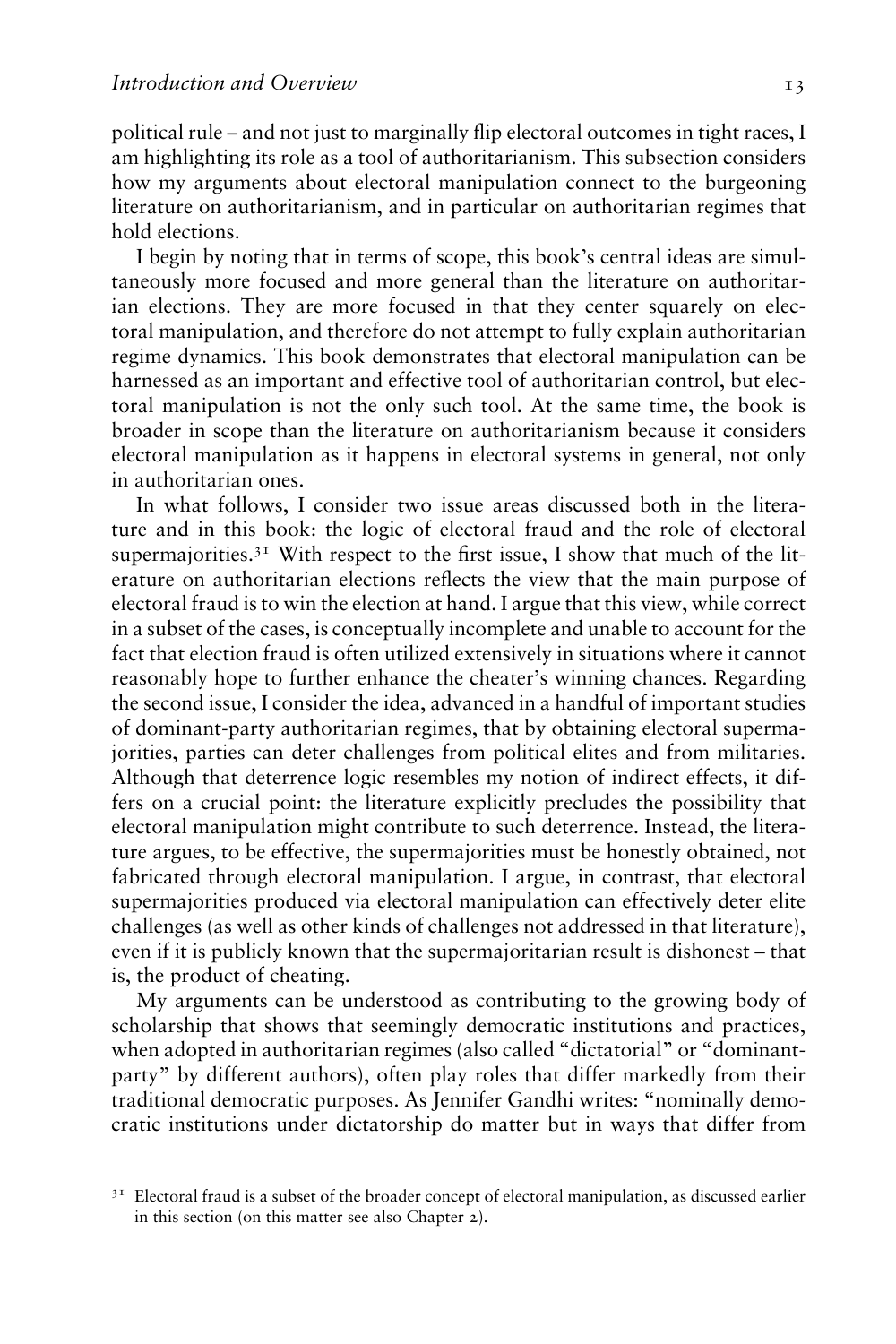their counterparts in democracies" (2008, xxiv).<sup>32</sup> Such a reexamination and updating of assumptions about the role of nominally democratic institutions and practices has produced important insights on questions such as why elections are held and what function legislatures and political parties fulfill.<sup>33</sup> The present book entails a similar reexamination of the practice of electoral manipulation. I show that, under authoritarianism, electoral manipulation often (but, importantly, not always) plays a role quite different from its function in more competitive or democratic systems.

Consider, for example, the practice of election fraud (a subcategory of the broader concept of electoral manipulation). Contemporary scholarship on

- $3<sup>2</sup>$  With the so-called third wave of democratization since the 1970s, a large literature on democratic transitions has emerged. Initial optimism about the end point of such transitions eventually gave way to the sobering realizations that regime trajectories would vary, and that elections – even regular, multiparty elections – do not make a democracy (see Sartori 1993; Carothers 1997; Joseph 1997; Bunce 2000; Linz 2000; Diamond 2002; Levitsky and Way 2002; Schedler 2002; Lindberg 2006a, 2006b, among many others). This led to the reexamination of assumptions about the function of democratic forms in nondemocratic settings described in the text.
- <sup>33</sup> Gandhi (2008) argues that legislatures and political parties are utilized by authoritarian rulers to "organize concessions" to their opponents; along similar lines, Przeworski and Gandhi (2001, 2007) suggest that dictators create legislative institutions as a way to credibly commit to giving up some control over policy to opponents. Lust-Okar (2006) suggests that the function of legislatures in authoritarian regimes is to distribute patronage to constituents. Blaydes (2008, 2010) also considers the function of elections and legislatures under authoritarianism, arguing that they play key roles in the distribution of rents and promotions among the elite, among other important functions. Boix and Svolik (2007, 2009) emphasize the role of parties and legislatures in mitigating informational asymmetries between the ruler and his allies. Specifically, they argue that such institutions render transparent the size of available rents to the ruler's allies, and thereby allay suspicions that the ruler might be stealing from them. Cox (2009) emphasizes a different kind of informational asymmetry. He argues that authoritarian rulers hold elections to learn about the military strength of their rivals and thereby avoid violent overthrow. Magaloni (2006) argues that authoritarian regimes hold elections to deter challenges from regime insiders. Geddes (2006) argues that authoritarian regimes create political parties and hold elections to deter challenges from the military. Brownlee (2007) argues that robust political parties increase regime durability. In his account, however, strong parties do not stem from acts of choice by rulers; instead, party strength depends on the success with which elite struggles are resolved at the moment that the regime is founded. Gandhi and Lust-Okar (2009) is an excellent review of this literature. Levitsky and Way (2010) focus on a slightly different question – they ask why some competitive authoritarian regimes in the post-Cold War period democratized, others remained stable, and yet others experienced turnovers without democratizing. They argue that competitive authoritarian regimes remained stable when their links to the West were relatively weak (to be precise, they speak of low "linkage," which they define in chapter 2 of their manuscript), and state and party organizations were strong. Strong parties contribute to stability in various ways, of which three are of particular relevance in the context of this discussion: they help to steal elections, they help to mobilize support for the regime, and they make it unlikely that potential defections by insiders will succeed (thereby decreasing incentives to defect). For empirical evidence on the role of co-optation in an authoritarian legislature see Malesky and Schuler (2006). For a discussion of the distinction between institutions of decision-making and institutions of implementation (and, analogously, between despotic and infrastructural power) see Slater (2003).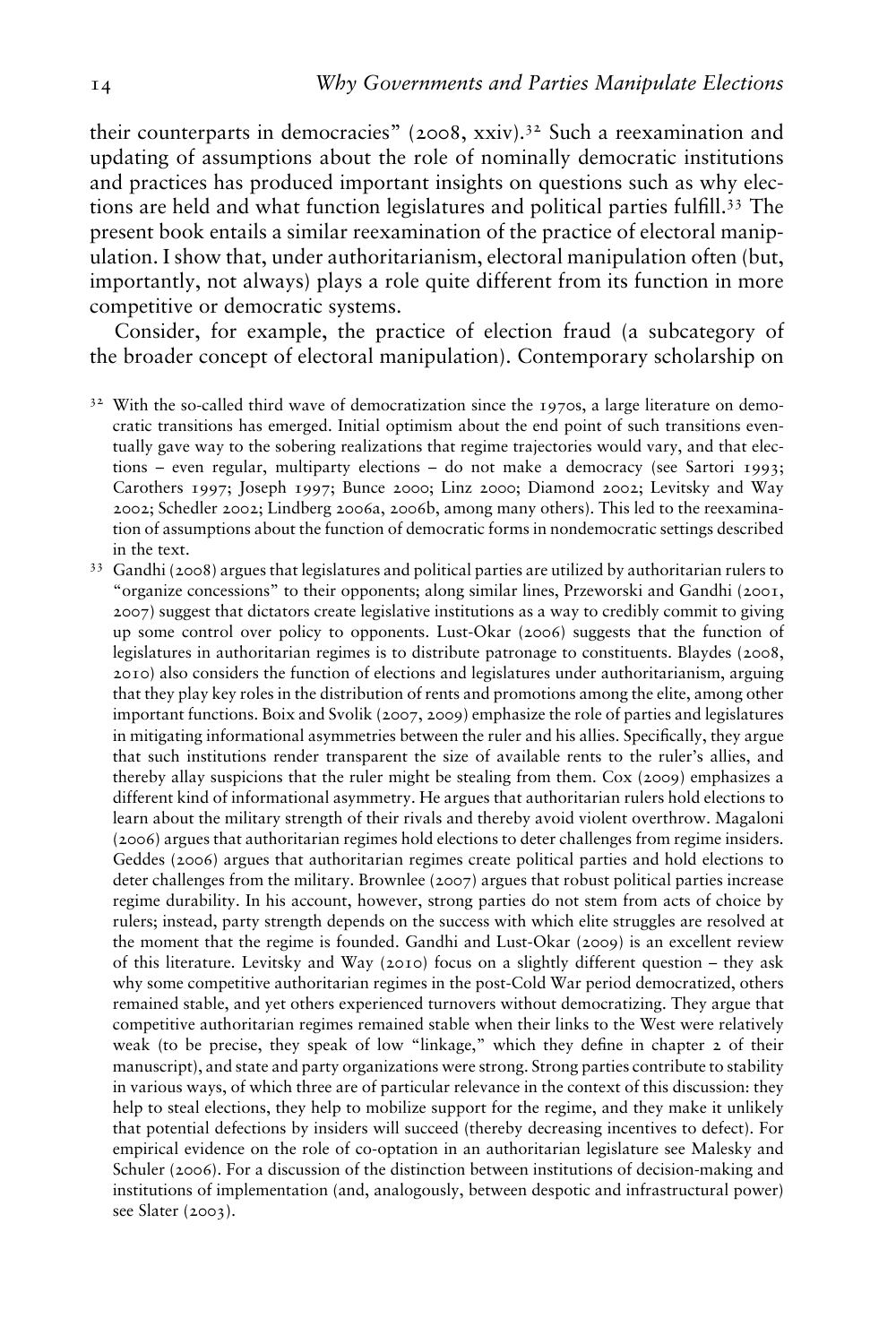authoritarianism has rightly noted that electoral fraud is common in authoritarian electoral systems.<sup>34</sup> By and large, however, that scholarship has continued to reflect the view – consistent with that which emerges from the study of competitive or democratic political systems – that the aim of electoral fraud is to help to win the election at hand.<sup>35</sup> Competitive political systems are those characterized by approximate parity among two (or more) main parties in terms of resources, political power, and institutional advantages. Many such systems arose from early intra-elite divisions that eventually translated into vigorous party competition for office.<sup>36</sup> Examples of competitive political systems whose elections have historically exhibited electoral fraud (among other forms of electoral manipulation) include the United States, Chile in the late nineteenth and early twentieth centuries, and nineteenth-century Colombia. In cases of this sort, electoral fraud is generally aimed at winning – it seeks to tilt the balance of votes to just over the victory threshold – and it is marginal in terms of its outcome (i.e., it yields a small margin of victory). The overall scale of electoral manipulation varies from the small (e.g., contemporary United States) to the very large (e.g., the Philippines in the 1950s); but, in general, the two main contending parties are comparably equipped to campaign, to appeal to the electorate, and to manipulate elections in a variety of ways that range from buying votes to stuffing ballot boxes to intimidating opponents.<sup>37</sup> Under these conditions, races are often tight and efforts at election fraud are competitive, similar to arms races, with both parties seeking to tip the vote balance in their favor and neither party wanting to fall behind the other's fraud efforts. In other words, the clear purpose of election fraud in settings of this sort is victory in the election at hand. The logic of election fraud in competitive systems is intuitive and it is implicitly or explicitly echoed in many studies of elections in such systems.<sup>38</sup>

Scholarship on authoritarianism has generally continued to assume that the only effects of electoral fraud are its direct effects (to use my terminology). To

- <sup>34</sup> See for instance Levitsky and Way (2002; 2010), Schedler (2002; 2006), and Diamond (2002).
- <sup>35</sup> Some scholars of authoritarianism have noted that certain other tactics of electoral manipulation, such as "clientelism," have effects resembling what I call indirect effects; I discuss that work later in this section
- <sup>36</sup> Bunce 2000 is an excellent critical review of the literature on democratization and the role of elites.
- <sup>37</sup> Even tactics such as patronage (including the exchange of government jobs for electoral support) and redistricting can and have been pursued competitively where competing parties control different subnational regions and different parts of government (for example, historically in the United States; see Campbell 2005).
- <sup>38</sup> On United States elections, see Cox and Kousser 1981; Argersinger 1985; Bensel 2004; Campbell 2005; specifically on political machines see Erie 1988; on Costa Rica see Lehoucq and Molina 2002; on Britain see Scott 1972, O'Gorman 1989; on various Latin American countries in the nineteenth century see Posada-Carbó 2000; on the Philippines see Wurfel 1963. For a review of the literature see Lehoucq 2003. For an excellent discussion of competitiveness, and of the relationship between competitive elections and a competitive regime or system, see Sartori 2005, especially chapter 7.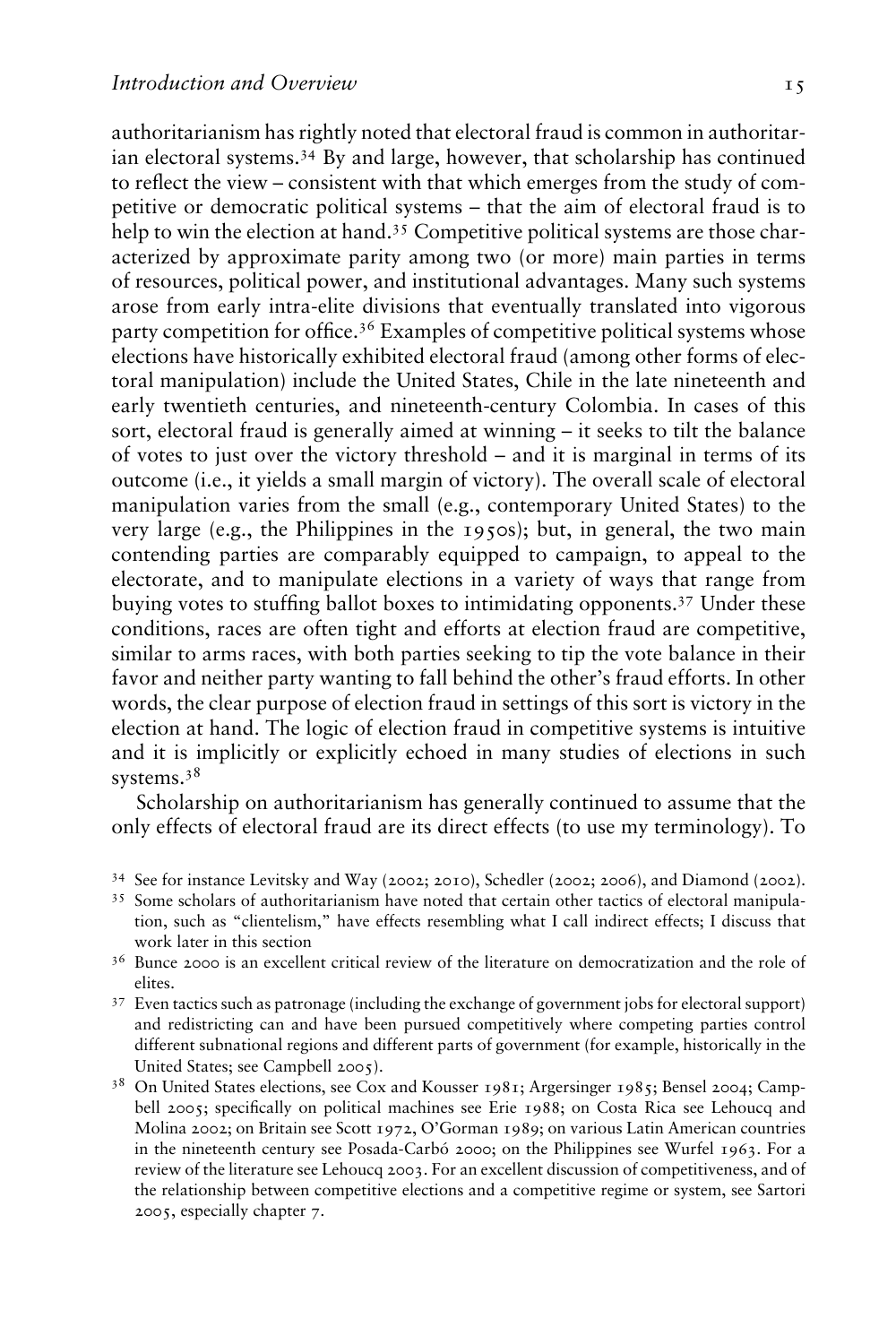illustrate this point, consider the treatment of electoral fraud in recent work on dominant-party authoritarian regimes. Work on dominant-party regimes takes the view that the value of election fraud lies in its contribution to winning the election at hand. In his excellent study of dominant party success and decline, Greene expects that a dominant party will use election fraud only when "elections are predicted to be close" or, put differently, "in elections it might actually lose" (2007, 14 and 43). My argument differs from this perspective: I argue – and show empirically – that *election fraud contributes to authoritarian survival even when it does not make a difference between losing and winning* (for instance, when victory is assured). Similarly, in her important study of Mexico, Magaloni argues that "electoral fraud is. . . a relevant factor for authoritarian survival only inasmuch as it can make a difference between the hegemonic party's losing or winning" (2006, 21). Levitsky and Way, in their formidable analysis of the trajectories of "competitive authoritarian" regimes (i.e., authoritarian regimes that hold regular elections) around the world, note that elections in such regimes "are often hard fought contests" and winning them can require fraud (2009, chapter 2, 42). When discussing the contributions of political parties to regime survival, they emphasize that parties "help to *steal* votes" (ibid., emphasis original). In other words, the role that they implicitly accord to electoral fraud is very much along the lines of the prevailing wisdom: it contributes to victory in tight races. Birch's (2012) analysis of the causes of electoral malpractice (a concept that encompasses electoral fraud) asserts that "leaders popular enough to be relatively sure of getting re-elected on the basis of their track record alone will in most cases seek to do so," that is, they will only manipulate elections when they are not popular enough to win without doing so  $(57)$ .<sup>39</sup> The insightful pieces by Geddes (2006) and Cox (2009) implicitly espouse similar perspectives. In recent work by Chacón (2009) and Magaloni (2010), electoral fraud in authoritarian elections is similarly assumed to function solely as a means to winning the election being contested.

In sum, the literature on authoritarian elections, similar to that on democratic elections, consistently views the goal of winning the election at hand as the main motivation behind electoral fraud. In practice, however, electoral fraud is quite often utilized *excessively*, that is, far beyond the point where it might reasonably contribute to the manipulator's winning chances. My data, for example, indicate that in almost 50 percent of the 132 countries covered by my data, electoral fraud was used excessively at some point in the 1990–2007

<sup>39</sup> Birch's argument explicitly applies to electoral authoritarian regimes. To elaborate, she argues that the central tradeoff with respect to electoral malpractice for a political leader is one between the need to cheat to win and the potential loss of legitimacy associated with cheating (e.g., p. 56). Legitimacy is implicitly defined by Birch as an umbrella concept encompassing "procedural legitimacy," reflecting the degree to which the public approves of the conduct of elections, and "performance legitimacy," which pertains to the economic track record of the leader.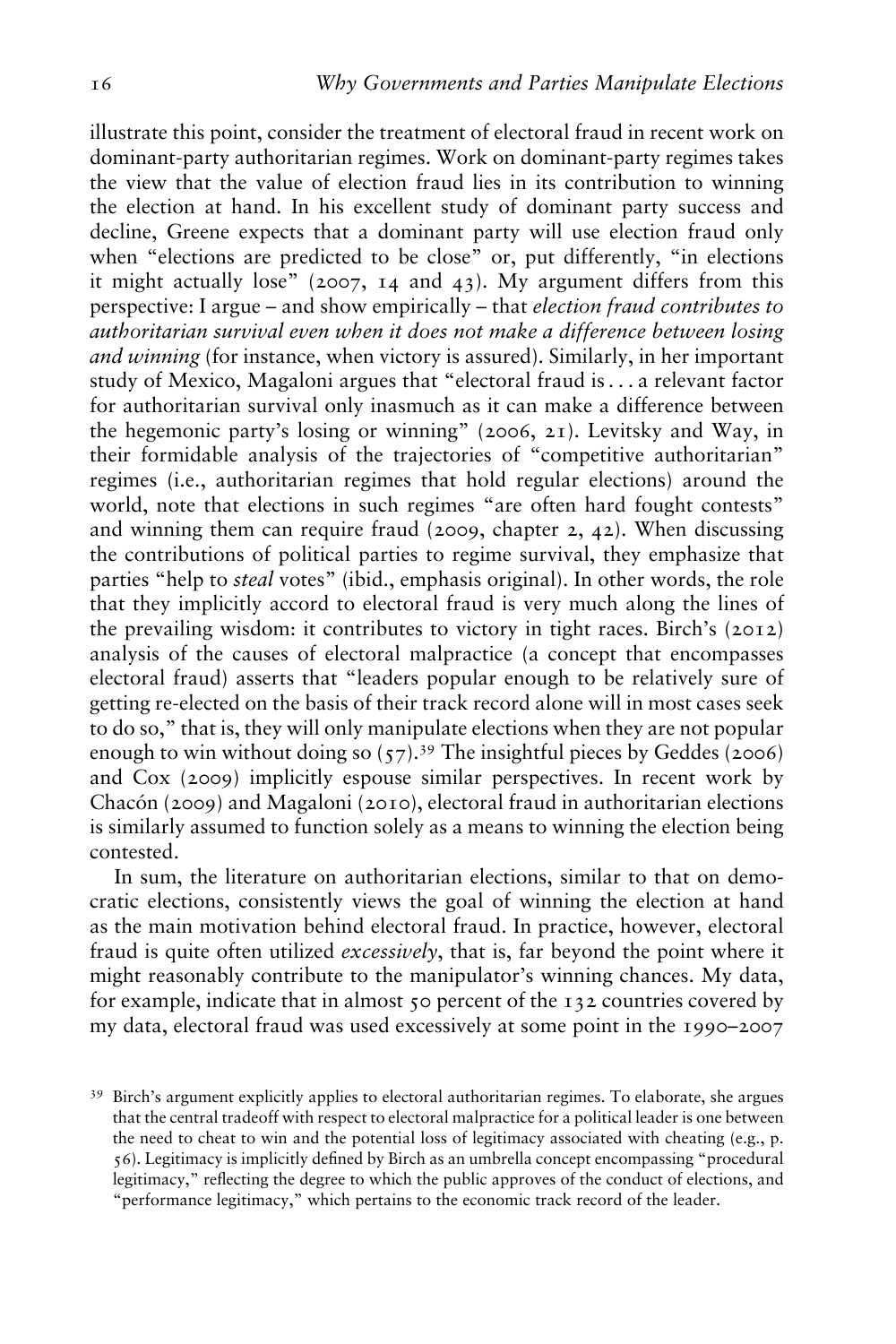period.<sup>40</sup> Existing arguments about election fraud cannot account for this fact, nor can they account for the related observation that fraud is often perpetrated blatantly. My work complements the scholarship on authoritarian regime practices by showing that there exist additional motives driving election fraud (and electoral manipulation more generally) and that such motives are especially likely to operate in authoritarian settings.<sup>41</sup>

I now turn to the issue of electoral supermajorities. Various authors writing on authoritarian elections have independently articulated the idea that electoral supermajorities can indicate high levels of popular support, which in turn deters certain kinds of challenges to the ruler – challenges from regional notables (Boix and Svolik 2007), regime insiders (Magaloni 2006), or the military (Geddes 2006).<sup>42</sup> This idea is similar in spirit to this book's notion of indirect effects, but critically different upon closer scrutiny. To establish this difference I first characterize the ideas in the existing literature and then show how they differ from this book's arguments. The crux of the matter is the claim, in the existing literature, that supermajorities obtained via electoral manipulation cannot deter challenges because they do not signal popular support. The issue is best captured by Geddes' phrase: "honest super majorities" (2006, 21). Geddes argues that unless supermajorities are "honest" – that is, obtained without electoral manipulation – they cannot effectively deter military challenges.<sup>43</sup> For the case of Mexico, Magaloni writes that "electoral victories obtained simply by stuffing the ballots were insufficient to convince powerful politicians within the ruling party of the regime's might" (2006, 9). What is needed instead is "cheering crowds at rallies, TV coverage of adoring supporters, and massive numbers of real voters," writes Geddes (2006, 21). Similarly, Cox argues that electoral manipulation cannot be used by a government to signal power; but attendance at rallies is informative about government power (2009,  $12-13$ ) – an idea that echoes Geddes' notion of the honest supermajority. In a study of the role of legislatures and elections in authoritarian regimes, Boix and Svolik (2007) argue that a spoils-sharing bargain between a dictator and his local notables is key to a regime's stability and longevity. In order for the dictator to be willing to share spoils with a specific notable, however, he must be able to

- <sup>40</sup> On the basis of my country-level data described in Chapter 2. An election counts as excessively fraudulent if it is highly fraudulent and it is won by a margin of victory of at least 20 percent. The figure in the text excludes vote buying before the day of the election as well as any other pre-electoral tactics of manipulation covered by my data. In this calculation, I do not distinguish by regime type; for a breakdown of the incidence of excessive electoral manipulation by regime type see Table 5.2 in Chapter 5.
- $4<sup>T</sup>$  My argument is sketched earlier in this chapter, and further elaborated in Chapters 4 and 5.
- <sup>42</sup> A supermajority in this literature is understood as electoral support in excess of the victory threshold. I discuss the work on the slightly different concept of supermajorities in legislatures (e.g., Groseclose and Snyder 1996) in the Appendix to Chapter 4.
- <sup>43</sup> The logic is that the military cares about levels of popular support, and that it is able to tell a genuine supermajoritarian victory from one manufactured via electoral manipulation.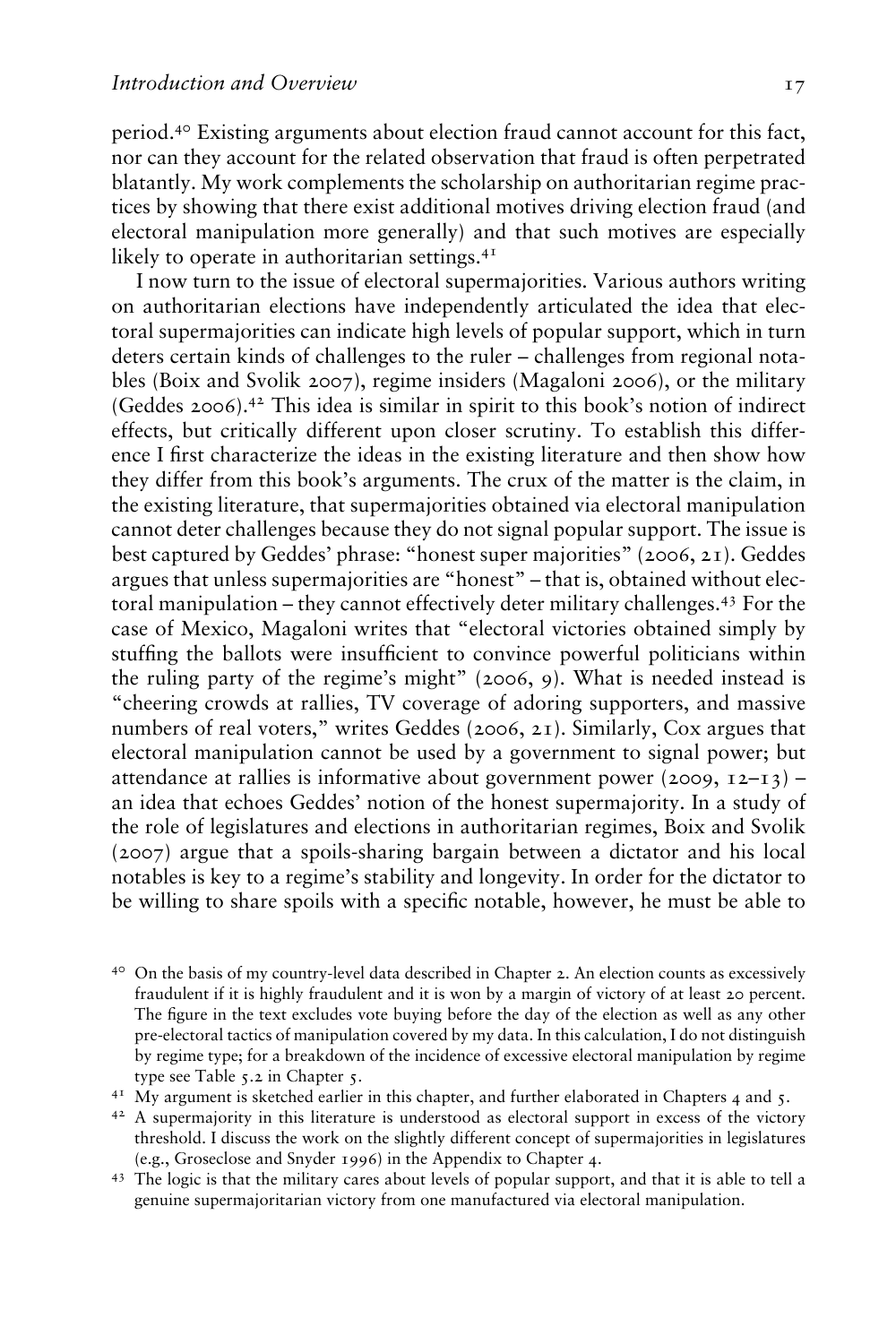verify the notable's capacity to mobilize people and resources  $(14, 27)$ .<sup>44</sup> Enter elections: "modern autocracies have solved [the dictator's] monitoring problem via the institution of elections," because electoral results are "an imperfect but public signal of [a notable's] influence" (5). The logic is similar to that in Cox, Geddes, and Magaloni's analyses, in the sense that elections signal popular support. Consistent with this logic, Boix and Svolik argue that if elections are to be a valuable signal, they cannot be more than "partially fraudulent" (4), as wholly fraudulent results would bear no relationship to that which the notable is supposed to signal – that is, his ability to influence those over whom he rules. Honest electoral results, in contrast, would reflect peoples' true allegiances as well as the degree to which their livelihoods are linked to the notable via state jobs and other long-term patronage  $(10, 25)$ . In sum, these analyses argue that electoral manipulation undermines the potential for elections to signal popular support and, therefore, to deter challengers.

This book's arguments depart from the literature just reviewed on two counts. First, I propose that *supermajorities, even when obtained via electoral manipulation, can signal power*. For one thing, power does not solely rest on popular support, as the histories of many electoral systems attest. Access to wealth and resources, control over financial, electoral, legal, and judicial institutions, and the allegiance of intelligence and security bureaucracies, among other things, are decisive pillars of power, and supermajorities manufactured via electoral manipulation can certainly signal power resting on such pillars.<sup>45</sup> In other words, even "dishonest" supermajorities can be informative.

Second, I have suggested, for this very reason, that supermajorities manufactured via electoral manipulation can, and do, *influence the behavior of a wide range of political actors to the benefit of the perpetrator*, including those actors considered in the literature just reviewed (regime insiders, the military, and, from the point of view of local politicians, the dictator), as well as others – including bureaucrats, voters, political parties, their financial supporters, labor unions, and other organizations. It is worth noting that the literature's perspective on electoral supermajorities, and the ideas I have proposed here, have at least one sharply divergent observable implication: according to the logic of the works just reviewed, highly popular rulers should not manipulate elections because, without manipulation, they stand to obtain honest supermajoritarian victories – a highly advantageous outcome. For such rulers, manipulating could be counterproductive: it could mask their true supermajoritarian popularity by making it difficult for onlookers to discern, on the basis of the electoral results, where the popularity ends and the manipulation begins. In contrast, this book's notion of indirect effects implies that even rulers who can count on an honest supermajoritarian victory might have much to gain from manipulating the

<sup>44</sup> The dictator simultaneously cares about the notable's capacity to help to defend him from rival attacks, and about the notable's capacity to challenge the dictator's rule.

<sup>45</sup> For a discussion of the sources of political power in Zimbabwe and in Russia, see Chapter 6.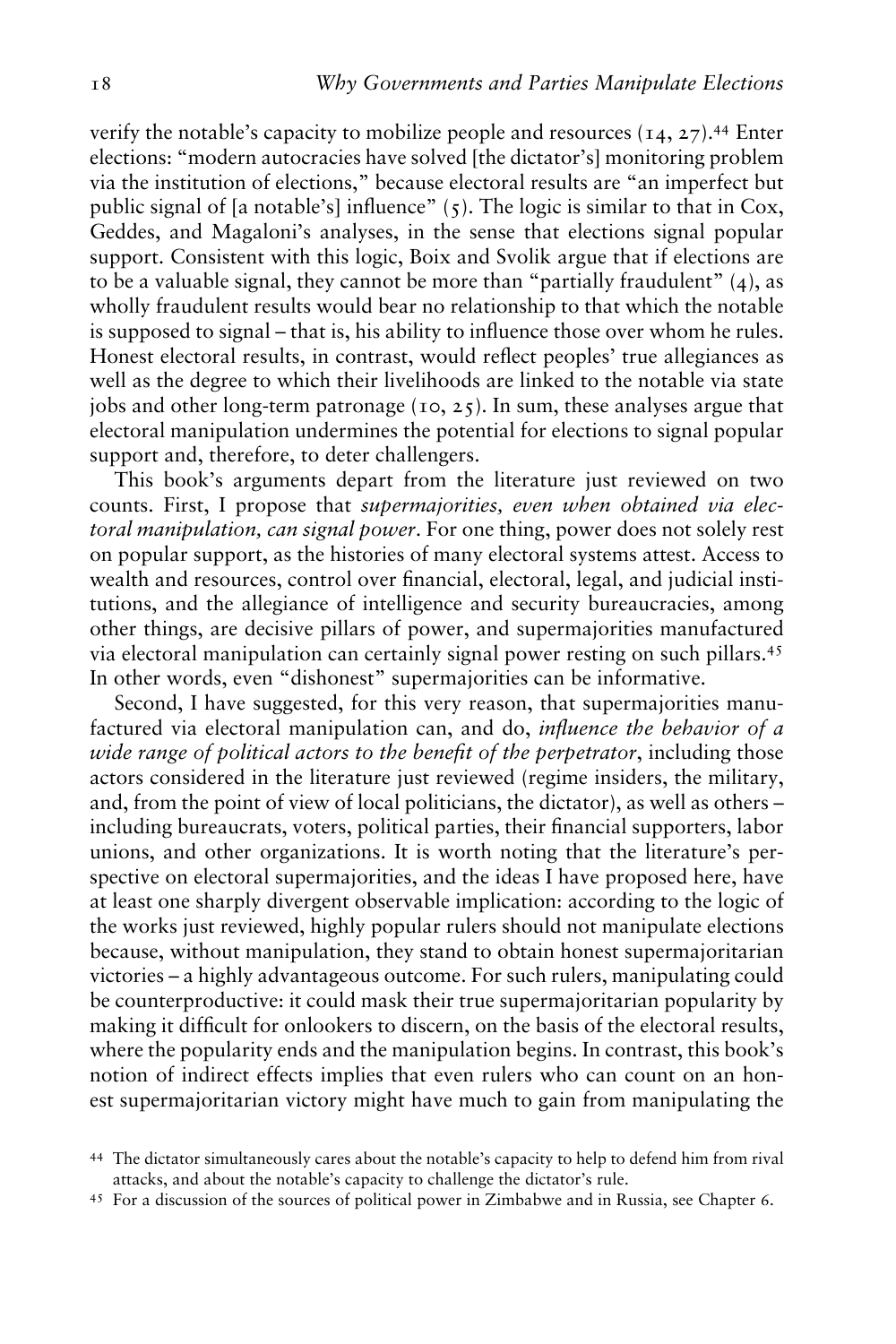election to expand the size of their victory. In the following chapters, I discuss various examples of rulers who substantially manipulated elections that they could have easily won cleanly, including Robert Mugabe in the 1980s and early 1990s, Vladimir Putin, and Belarus' Lukashenko. Many other examples exist. On the basis of my data, I estimate that *popular rulers were at least as likely to manipulate elections as unpopular ones* in the past two decades or so, and they were more likely to manipulate them excessively.<sup>46</sup> In sum, I argue, in contrast with the literature, that both "honest" and "dishonest" supermajorities can be effectively utilized to enhance power. The key point is that popularity is only one among a variety of facets of the manipulator's strength that supermajoritarian results might signal.

Finally, I briefly discuss a handful of works on dominant-party or fully authoritarian regimes containing ideas about the role of electoral manipulation that are closer to the present book's arguments than the rest of the literature. Greene (2007), in his study of how dominant parties sustain themselves in power, argues that the use of patronage by the dominant party influences party elite recruitment and defections, opposition party coordination, and political donations. In other words, Greene attributes to dominant-party patronage effects akin to what I term here indirect effects, in relation to these outcomes. There are, however, important differences with the arguments presented in this book. First, when it comes to electoral manipulation more generally, our approaches diverge. Greene's treatment of election fraud, for example, is consistent with the prevailing wisdom (i.e., the view that the purpose of election fraud is to win the election at hand), as mentioned earlier. Second, information plays a central role in my arguments, but not in Greene's.<sup>47</sup> Third, the arguments presented here apply to a broader range of actors than those considered in Greene (2007), as well as to regimes that are not dominant-party authoritarian.

An important exception to the literature's view about the role of supermajoritarian victories is Lisa Wedeen's analysis of the 1999 presidential election in Yemen (Wedeen 2008). Wedeen argues that the Yemeni government could easily have won the 1999 presidential election cleanly  $(73-74)$ , but the government nevertheless engaged in substantial manipulation. Wedeen argues

<sup>46</sup> For this calculation, popularity is based on the latest opinion poll prior to an election that I could locate, considering an incumbent party popular if the poll gives it a plurality of electoral support, and unpopular otherwise. The next two chapters provide further details on the data and on the measurement of electoral manipulation; Chapter  $\zeta$ , Section  $\zeta$ , 3, discusses the relationship between incumbent popularity and patterns of manipulation.

<sup>47</sup> Consider, for example, our respective accounts of the mechanism linking electoral manipulation (specifically patronage, in Greene's study) to opposition party coordination. Greene's mechanism emphasizes ideological (i.e., programmatic) differences among opposition parties (2007, 63 and 308–309). In contrast, in the theory advanced here, coordination success or failure depends on beliefs about how other parties and actors are likely to behave, an issue on which electoral manipulation can provide information.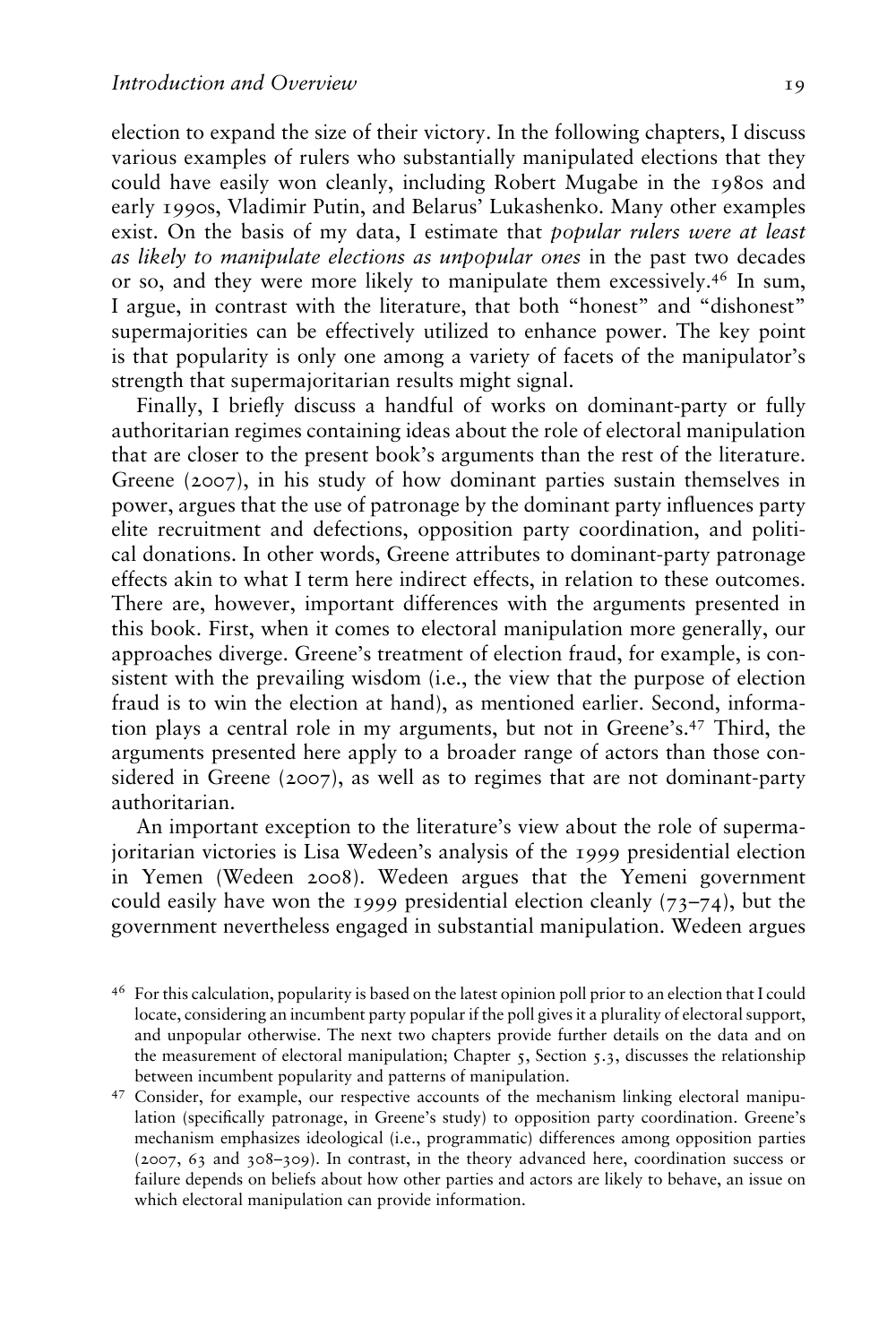that it did so to signal its power: "the 'elections' conveyed to politicians in the opposition and to disaffected ordinary citizens that the regime could actively intervene to foreclose certain democratic possibilities"  $(75)$ . In contrast with Magaloni, Geddes, and Cox, Wedeen rightly notes that the regime's actions signaled (and generated) power even though it was plain to everyone that the election was a sham and did not accurately reflect the preferences of the people – in other words, even though the large margin of victory was not an "honest supermajority." In fact, Wedeen argues, the very fact that the election was a sham could have helped to convey the authoritarian message: "the excessive bogusness operated both as a signaling device and a mechanism for reproducing the quasi-autocratic political power it signaled"  $(74)$ . Her account of the Yemeni election is in line with the relevant part of my argument: excessive and blatant electoral manipulation can be used by the regime to communicate its power to the public at large. Because electoral manipulation is not Wedeen's primary focus – the chapter where this analysis is found focuses on the relationship between state power and the experience of citizenship – she does not theorize about the role of electoral manipulation more generally, nor does she investigate how her perspective on electoral manipulation might generalize beyond the Yemeni case. Nevertheless, she does theorize about the power of charade-like spectacles more generally, of which elections can be an instance.<sup>48</sup> Also close in spirit to some of the arguments presented here is Przeworski and Gandhi's suggestion, in their seminal article on the role of democratic institutions in authoritarian regimes, that the reason that dictators hold elections is to intimidate potential opposition  $(2006, 21)$ . In contrast with the theory advanced here, which focuses on incentives to manipulate, their insight focuses on the decision of dictators about whether or not to hold elections in the first place.<sup>49</sup>

#### **Regime Type and Electoral Manipulation**

What is the relationship between the type of regime in place and electoral manipulation? And, in particular, is excessive and blatant manipulation associated with a specific kind of regime? When thinking about regime type, it is helpful to follow the literature on the topic and move beyond the authoritariandemocratic dichotomy. A few years after the number of electoral regimes around the world exploded in the early 1990s, scholars and analysts remarked on the fact that many of these regimes fell short of democratic standards (Carothers 1997; Joseph 1997). Moreover, scholars noted that these regimes

<sup>48</sup> Another exception to the literature is Simpser (2003), which argued that "electoral fraud is not only about creating, obtaining or eliminating ballots, but also about transmitting messages to potential voters – messages, for example, that discourage those who favor opposition forces from voting," and that electoral manipulation could have effects that transcend those on the election in which it is perpetrated, for example by reinforcing "beliefs about the invincibility of the incumbent"  $(3, 24-25)$ ; see also Simpser 2005 for further elaboration).

<sup>49</sup> Also, Gandhi and Przeworski devote only a few sentences to this idea.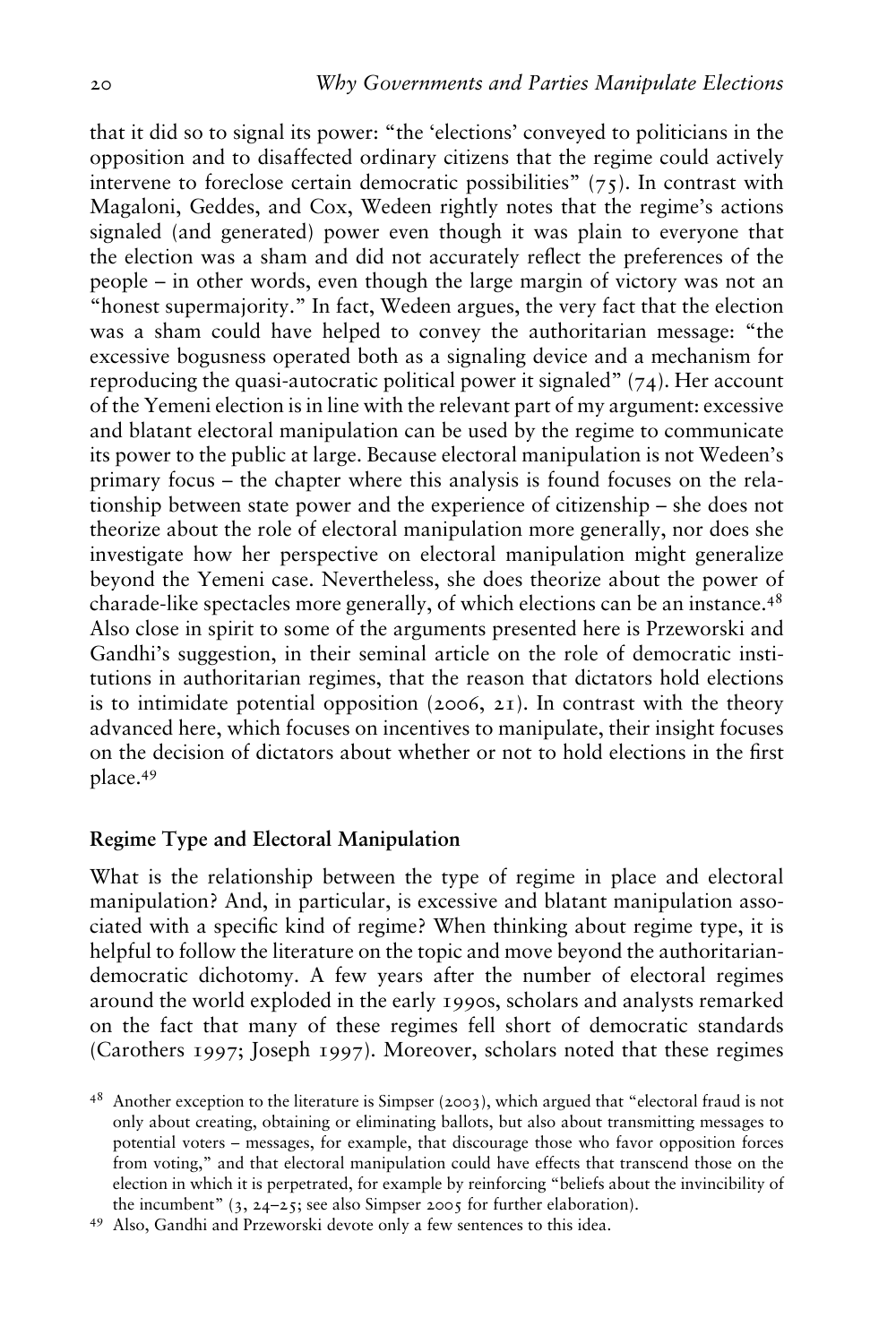were neither fully democratic nor fully authoritarian, but they appeared to be stable, and therefore to constitute regime types of their own. Collectively, such regimes have been called hybrid or electoral authoritarian.<sup>50</sup> Within this general category, scholars have identified "competitive" and "hegemonic" subcategories. Levitsky and Way (2002) coined the term "competitive authoritarianism," and identified it as a subcategory of electoral authoritarian regimes, one that displays real electoral competition albeit in a substantially biased playing field. They and Schedler draw a distinction between competitive and hegemonic authoritarian regimes – in the latter, elections are regularly held but are of limited significance in the contestation of power, "little more than a theatrical setting" (Schedler 2002, 47).<sup>51</sup> Howard and Roessler (2006), drawing on this and other work, provide the following classification of regimes, in decreasing order according to the degree of their democratic quality: liberal democracy, electoral democracy, competitive authoritarianism, hegemonic authoritarianism, and closed authoritarianism. All but closed authoritarian regimes hold regular, multiparty elections.<sup>52</sup> There is also a literature on dominant-party regimes. Greene (2007) defines a dominant-party authoritarian regime (DPAR) as a competitive authoritarian regime (in the sense of Levitsky and Way 2002) in which the ruling party has held office for either four consecutive elections or twenty years. For Magaloni (2006), an electoral regime is one-party dominant if the incumbent has been in power for at least twenty years. In her study, a regime is a "hegemonic-party autocracy" – a category roughly equivalent to Greene's DPAR – if it is one-party dominant and authoritarian.<sup>53</sup>

Having mapped out the different regime types, I now return to the questions at the beginning of this subsection. Consider first the general relationship of regime type and electoral manipulation. Empirically, electoral manipulation is found in all regime types, whether democratic or authoritarian; but its excessive or blatant incarnation should be more frequent in authoritarian regimes than in democratic regimes (and even more frequent in the most authoritarian among electoral authoritarian regimes). The reason for this, drawing from the theory advanced in this book, is that the enabling conditions for excessive or blatant manipulation are more common in some regime types than in others – in particular the power and discretion of incumbents are generally greater in authoritarian regimes.

<sup>53</sup> For a more precise enumeration of conditions, and for Magaloni's subtle approach to distinguishing between democracy and autocracy, see Magaloni 2006, 36–38.

<sup>50</sup> Different authors used different terminology. See Carothers 2000; Diamond 2002; Levitsky and Way 2002; Schedler 2002, 2006; and Ottaway 2003, among others.

<sup>&</sup>lt;sup>51</sup> See also Sartori 1976 for an earlier conceptualization of a hegemonic party system.

<sup>52</sup> It is not entirely clear whether Howard and Roessler consider single-party regimes that hold national elections to be hegemonic authoritarian or closed authoritarian (but it is clear that, in their scheme, many if not all hegemonic authoritarian regimes hold regular, multiparty elections). Hyde and Marinov (2011) provide necessary and sufficient criteria for an election to be "competitive," independent of regime type: opposition must be allowed, multiple parties must be legal, and more than one candidate must be allowed to compete.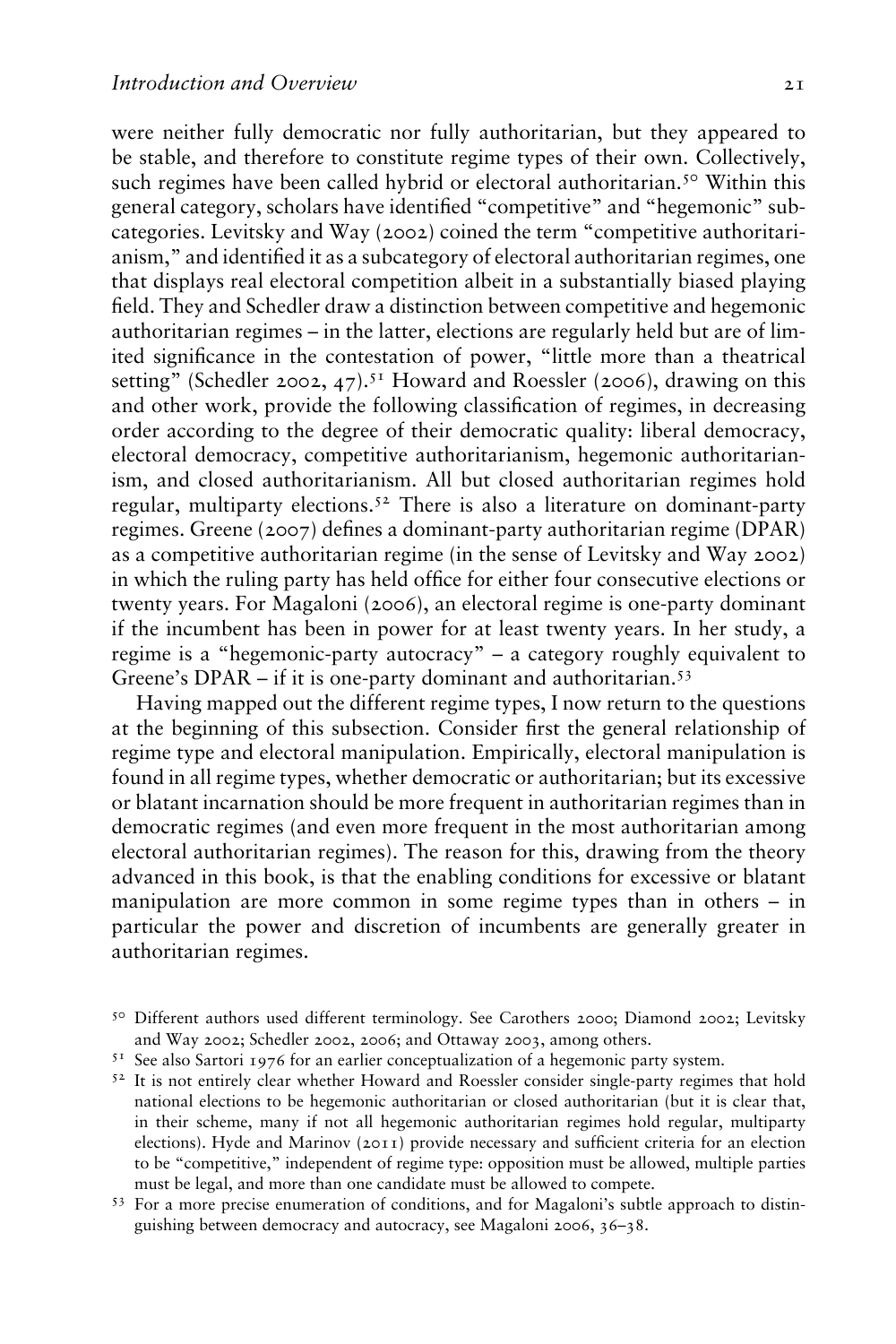This leads to the second question – about the relationship between authoritarianism and excessive or blatant manipulation. Both conceptually and empirically, the main point is that excessive or blatant manipulation straddles regime types, and regime types straddle patterns of manipulation. On a conceptual level, the conditions that render excessive/blatant manipulation likely – strong and relatively unconstrained incumbents – can be found in all types of authoritarian regimes. At the same time, nothing in the definition of these regimes requires that manipulation, when present, should necessarily be excessive: rulers in competitive authoritarian and in dominant-party authoritarian regimes, even if strong, may not be strong enough to pull off excessive manipulation. Therefore, while excessive electoral manipulation is more likely to arise where the level of authoritarianism is higher, there is no reason to expect that the type of authoritarian regime will fully predict either the incidence or the pattern of electoral manipulation.

These expectations are borne out in the data: all authoritarian regime types – competitive, hegemonic, closed, or dominant-party – exhibit elections that are manipulated marginally and elections that are manipulated excessively or blatantly. Within competitive authoritarian regimes, as classified by Levitsky and Way (2010), examples of marginally manipulated elections include the presidential elections in Ukraine in 1994 and in Zimbabwe in 2002; an example of an excessively manipulated election is the 2004 Russian contest. The 2006 election in Belarus is an instance of excessive electoral manipulation in a hegemonic authoritarian regime.<sup>54</sup> More generally, among competitive authoritarian regimes, only about half of all elections are excessively or blatantly manipulated. Nevertheless, the majority of authoritarian regimes – whether competitive, hegemonic, or dominant-party – have at some point experienced excessive manipulation. These findings are based on the analysis of my original data presented in Chapter 5.

In a sense, then, excessive or blatant electoral manipulation is a more widespread phenomenon than either competitive authoritarianism or party dominance: the set of countries that have exhibited one or more excessively manipulated election is appreciably larger than the set of competitive authoritarian regimes (Levitsky and Way 2010), or the set of dominant-party authoritarian regimes (Magaloni 2006; Greene 2007). Of the 132 countries for which I have information, 82 (or 62 percent) witnessed at least one excessively manipulated election in the 1990–2007 period.<sup>55</sup> As a point of comparison, Levitsky

 $54$  Regime type classifications taken from Levitsky and Way (2009, chapter 1, 31). They consider Ukraine in the 1992–2004 period, Zimbabwe since 1980, Russia in the 1992–2007 period, and Belarus in the 1992–1996 period to be competitive authoritarian. They find that by 2000, Belarus' regime had become hegemonic authoritarian (Levitsky and Way 2009, chapter  $\zeta$ , 31). For details on the operationalization of excessive manipulation see my Chapter 3.

<sup>55</sup> In this count, an election is considered excessively manipulated if it was substantially manipulated and the margin was at least 20%. Restricting to cases with margins of at least 30% yields a total of seventy-one countries. Restricting the data to the 1990–1995 period (the time period in which Levitsky and Way (2010) count the number of competitive authoritarian regimes)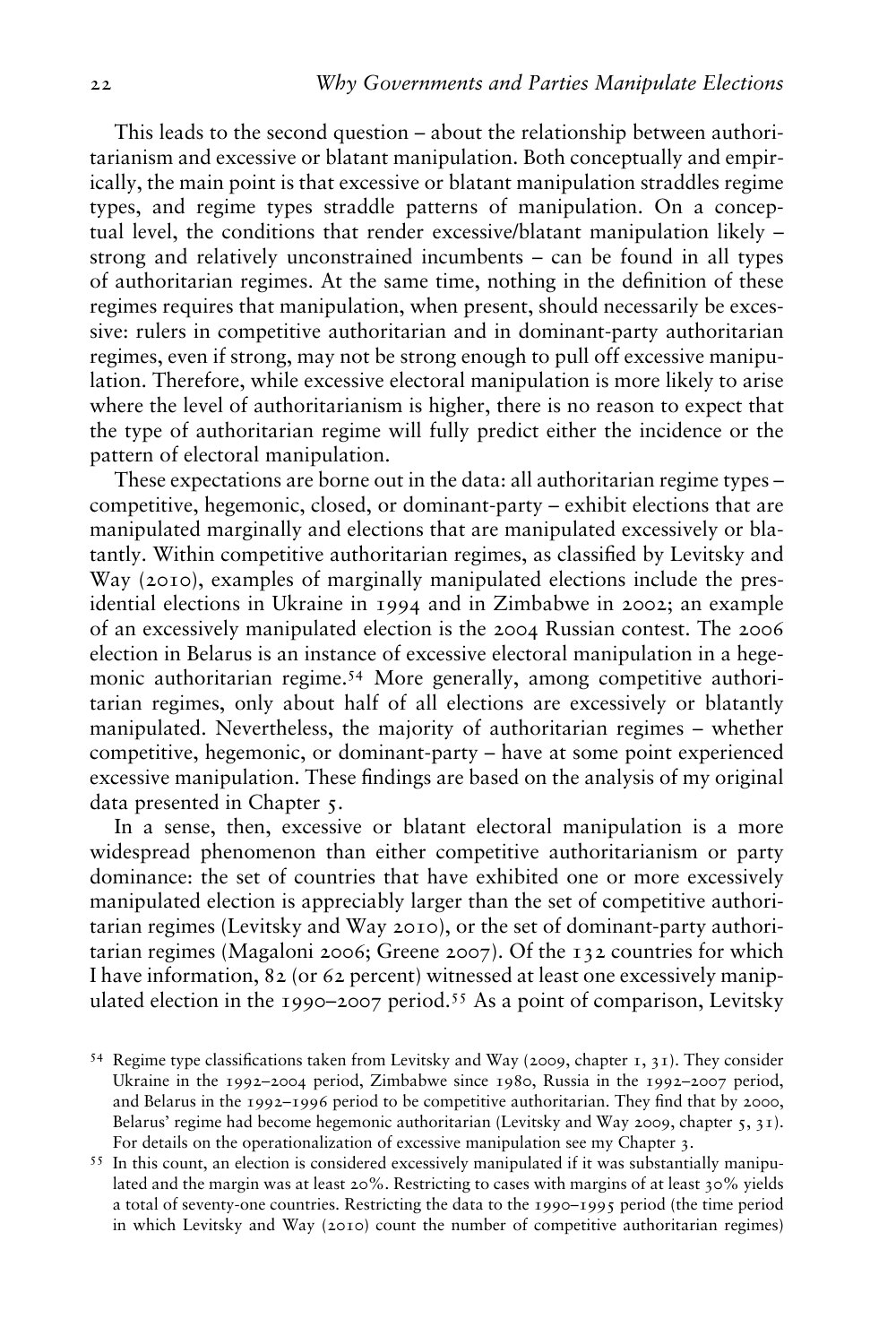and Way (2010) count thirty-four countries with competitive authoritarian regimes between 1990 and 1995. Magaloni enumerates twenty hegemonicparty autocracies (2006, 40), and Greene (2010) counts seven dominant-party authoritarian regimes.<sup>56</sup>

Finally, a few additional notes are in order regarding the conceptual relationship between party dominance and excessive/blatant electoral manipulation. First, party dominance need not be related to electoral manipulation, whether marginal or excessive. Sartori (2005, Ch. 5), for example, distinguishes a "predominant system" from a "hegemonic" one – in both cases one party dominates politics, but only in the latter is power obtained through extra-democratic means.<sup>57</sup> Along similar lines, Greene (2007) contrasts dominant-party authoritarian systems with dominant-party democratic systems (e.g., Sweden under the Social Democrats).<sup>58</sup> Second, even when dominance relies on electoral manipulation, existing definitions of dominance do not require that such manipulation be excessive: most authors define dominance as the consistent attainment of absolute majorities, not supermajorities. Sartori, for example, defines dominance as the attainment of an absolute majority of seats across three consecutive elections (2005, 176); Greene (2007, 2010) requires holding executive office and, in parliamentary systems, an absolute majority in the legislature, across four consecutive elections or twenty years.<sup>59</sup> In sum, party dominance is, on the conceptual level, compatible with no electoral manipulation, with marginal manipulation, and with excessive manipulation.

Nevertheless, in light of this book's arguments, there is good reason to expect that the authoritarian variety of party dominance will often be found in association with excessive/blatant manipulation. There are two reasons for this. First, as suggested earlier, authoritarian dominance entails a kind of power imbalance that is an enabling condition for excessive/blatant manipulation. Second, excessive/blatant manipulation enhances the power of the perpetrator, and therefore can help a party to establish, or increase, dominance.<sup>60</sup>

## **Single-Party Elections and Excessive/Blatant Manipulation**

I have contrasted this book's arguments with the view of electoral manipulation that emerges from the study of competitive systems – what I call the prevailing wisdom. But there is another perspective in the literature, associated with

yields fifty-three countries. I describe my original data in Chapter 2 and provide further details on this analysis in Chapter 5.

- <sup>56</sup> For the list of countries see Table 5.3 in Chapter 5.
- $57$  Sartori also distinguishes between a dominant party and a dominant-party system (2005, 173).
- <sup>58</sup> Thus, party dominance is found in different regime types: a dominant party can exist in a democracy, a competitive authoritarian regime, or a hegemonic authoritarian one.
- <sup>59</sup> The dominance threshold for Pempel (1990) is a plurality of votes and seats, for Ware (1996) it is 40–50% of the vote. For critical takes on approaches to dominance see Bogaards 2004; Magaloni 2006; Greene 2007.
- <sup>60</sup> I discuss the dynamic aspects of my argument in Chapter 5, Section 5.3.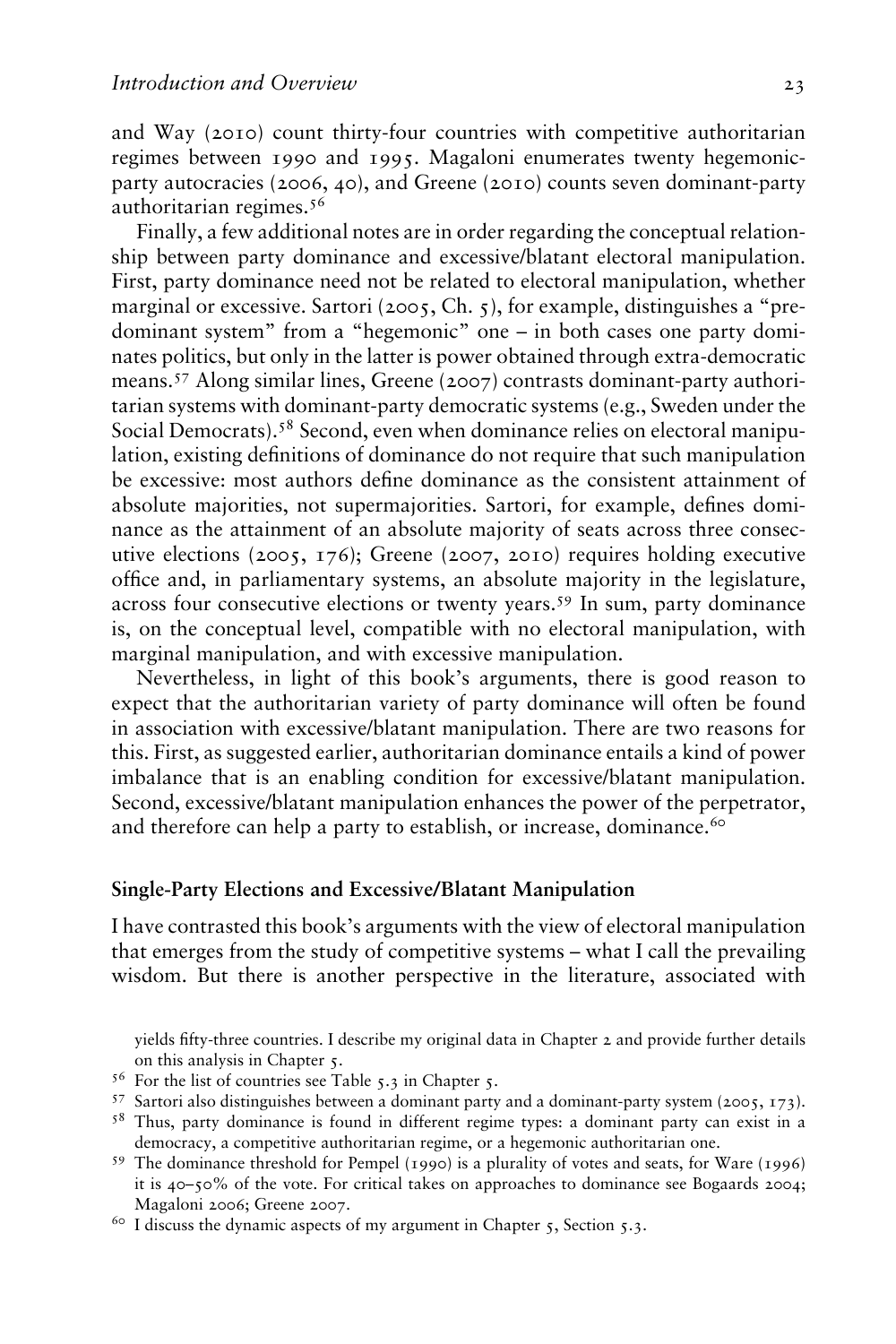single-party, or almost-single-party elections, such as those in Syria in the past few decades, Iraq before 2003, the Soviet Union, the former East Germany, or Cambodia between 1946 and 1981. These are distinct from all types of electoral authoritarian or dominant-party regimes previously discussed in that only one party is legally permitted to win elections. In practice, this can mean that only one party can run (as in Soviet local elections) or that multiple parties can run but must be part of a government-run "meta-party" or "front," as in the former East Germany or in Syria.<sup>61</sup> In general, such elections are viewed as shams by scholars and observers, because it is virtually impossible, by construction, for the ruling party to lose office.<sup>62</sup> In the Soviet Union, for example, voting meant either approving or disapproving the single Communist Party candidate on the ballot. Cases such as Suharto's Indonesia are similar, if not as clearcut: multiple parties were on the ballot and obtained votes, but the ruling party had such formal (not to mention informal) control over the process that it was, again, for structural reasons extremely difficult for it to lose an election.<sup>63</sup>

It would seem, then, that the only thing these exercises have in common with the multiparty elections that constitute the focus of this book is that they are both called – perhaps somewhat misleadingly in the single-party case – elections. Although this is true on one level, on another level I would submit that the dynamics at work in single-party elections bear a family resemblance to the logic of excessive and blatant manipulation that this book puts forth: even though single-party elections are hardly arenas for the contestation of power, their outcomes can be, and have been, informative and discouraging to potential regime opponents – citizens, organizations, bureaucrats, and regime insiders, for example – much like excessive and blatant manipulation can be in a multiparty electoral system. Observing 99 percent of one's fellow citizens cowed into "approving" the single Communist Party candidate on the ballot, as was normal in the Soviet Union, in all likelihood resulted in indirect effects similar to the ones that I enumerated earlier.<sup>64</sup>

#### **Electoral Manipulation and Popular Rebellion**

I have argued that excessive and blatant electoral manipulation can influence the behavior of the political class and the public in ways that serve the manipulator's interests. Isn't it equally plausible, however, that electoral manipulation could backfire? The manipulator's popularity or "legitimacy" could

 $61$  Moreover, in Syria and in the Soviet Union, the ruling party was constitutionally enshrined as the "leader" of the state.

 $62$  See, for instance, Hyden and Leys (1972), Sakwa and Crouch (1978), Lewis (1990), Anderson (1996), and Taylor (1996b).

<sup>63</sup> On Indonesia see Anderson 1983; Slater 2008.

<sup>64</sup> I further discuss electoral manipulation in single-party elections in Chapter 3.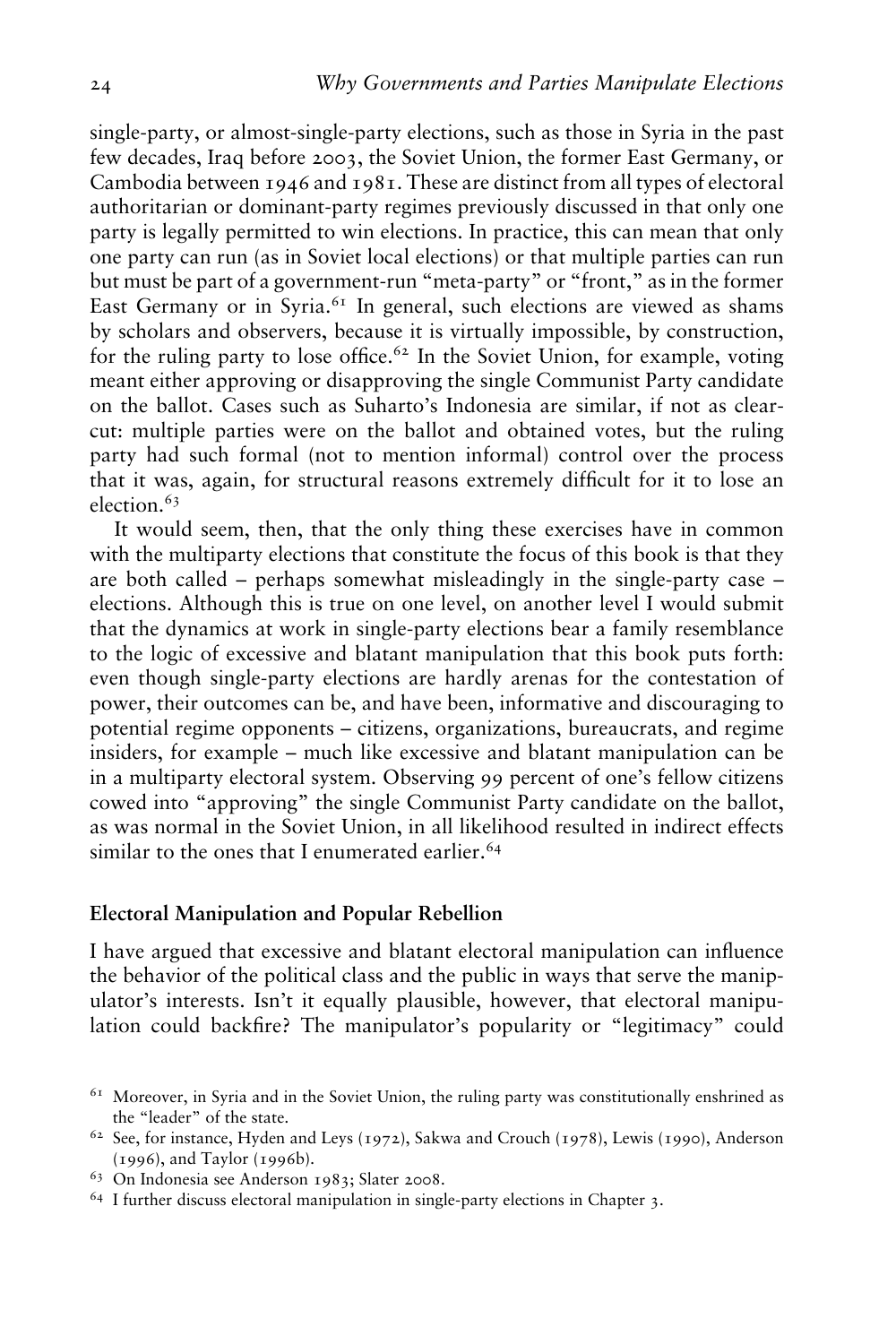suffer (Taylor 1996; Birch 2012), or the ruling party could face popular unrest (Tucker 2007; Fearon 2011). I have discussed the question of popularity earlier in this chapter and I revisit the issues of popularity and legitimacy in Chapter 4. Here, I focus on the possibility of manipulation-related post-electoral unrest.

My argument suggests that whether or not electoral manipulation sparks a popular rebellion *depends on the information conveyed by the manipulation*. Excessive and blatant manipulation can convey the message that the manipulator is strong, while failure to manipulate excessively/blatantly can make the manipulator be publicly perceived as weak.<sup>65</sup> Accordingly, my argument implies that, all else equal, popular protests are less likely to arise following excessive electoral manipulation than following marginal manipulation. Even when a ruling party manipulates elections blatantly, this need not spark a popular rebellion so long as the public perceives the ruling party to be powerful enough.

The empirical record suggests that large-scale popular rebellion after excessive electoral manipulation is comparatively rare, and for the most part it is marginal electoral manipulation that has sparked such rebellion. All four Colored Revolutions, for example, followed on instances of marginal manipulation. Ukraine's ruling party's efforts at manipulation in 2004 were substantial, but they attained merely a slim margin of victory (less than 3 percent of the vote in the first runoff). In Georgia's 2003 legislative election, electoral manipulations reported by European observers as "widespread," "systematic," and "egregious" only garnered the incumbent party slightly more than 3 percent of the vote in excess of the main challenger Saakashvili's party's (OSCE/ODIHR 2003b, 1). In the 2000 election in Serbia, the incumbent barely managed to reach the vote threshold needed to avert a runoff despite considerable vote rigging. And, while vote totals for Kyrgyzstan's 2005 election were only partly announced before the election was annulled, European election observers writing before the vote perceived the 2005 contest as "more competitive than previous elections" (OSCE/ODIHR 2005, 1).<sup>66</sup> In all four Colored Revolutions, thus, the pattern of electoral manipulation conveyed relative weakness. By way of contrast, Putin's Russia has displayed variation both in terms of the information that electoral manipulation has conveyed, as well as in the public's reactions to such electoral manipulation. All Russian national elections since at least 2003 (including the presidential elections of 2004 and 2008 and the legislative elections of 2003, 2007, and 2011) were highly manipulated (Myagkov et al. 2009; White and Barry 2011). So long as the manipulation was

 $65$  For a fuller discussion of these propositions see Chapter 4.

<sup>66</sup> Mexico's PRI experienced the largest election-related protests after the 1988 election, a fraudulent affair where the PRI's performance was its lowest in decades. In contrast, traditionally widespread electoral manipulation had failed to elicit such protests for decades. And allegations of election fraud in Mexico's 2006 election, also an incredibly close race, gave rise to large post-election protests.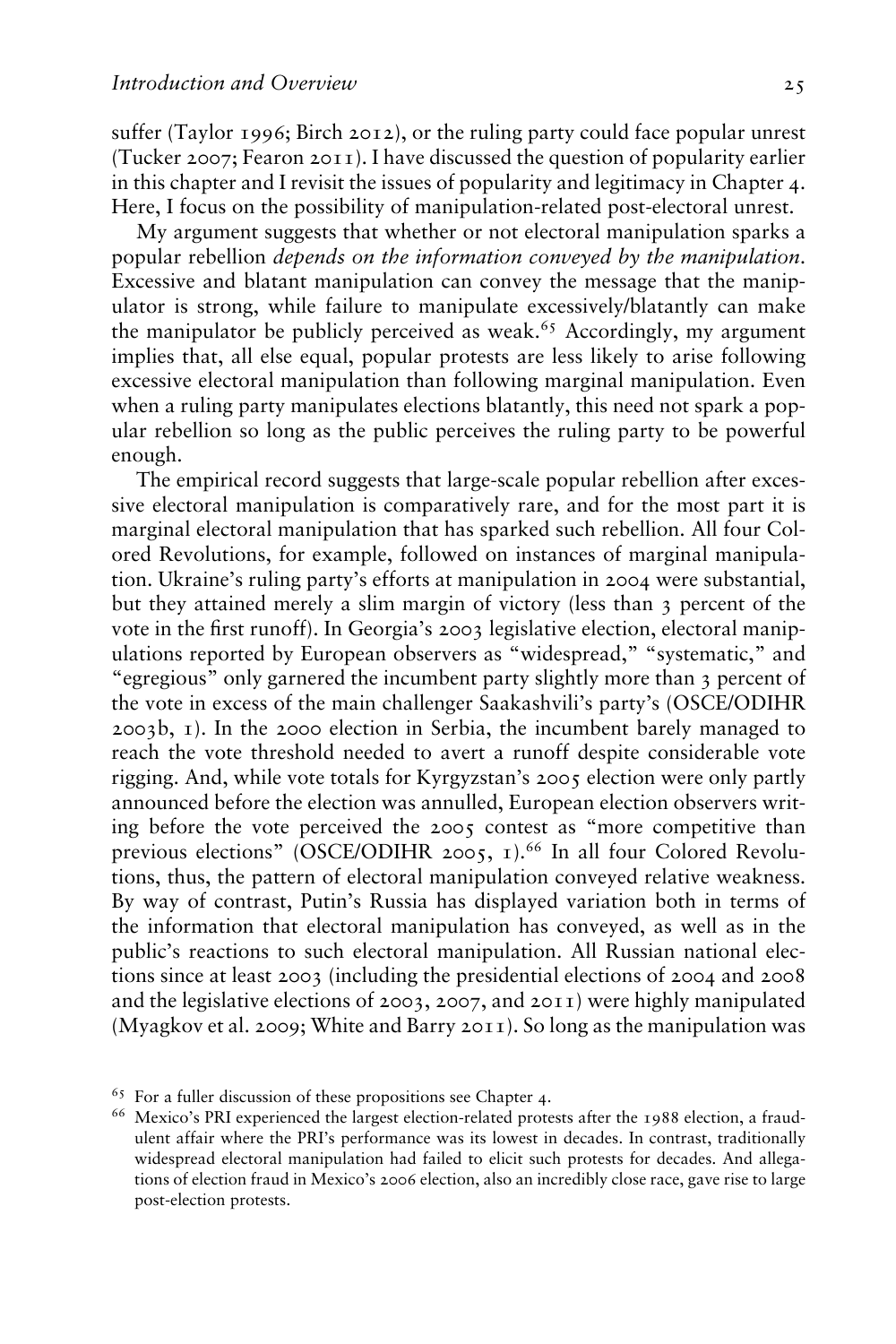excessive, however, no popular rebellion occurred. It is only in 2011, when the ruling party obtained its worst ever result despite the very substantial electoral manipulation, that the public chose to take to the streets.<sup>67</sup> More generally, my data analysis suggests that marginal electoral manipulation is statistically and substantively associated with post-election protest, while excessive electoral manipulation is not.<sup>68</sup>

#### **Electoral Manipulation and the Choice to Hold Elections**

Unlike some of the literature on authoritarian institutions, this book does not seek to explain why authoritarian regimes choose to hold elections. The reasons why such regimes begin to hold elections are many and varied – in some instances, rulers operate under constraints or threats (domestic or external) that virtually force them to hold elections. In other cases, the holding of elections is

- $67$  The sources of the weakening of the incumbent party in 2011 have been argued to include an increasingly prosperous middle class, Putin's very unpopular decision to "castle" yet again – that is, to run for office once more in 2012 (Whitmore, December 8, 2011; January 25, 2012) – and the associated capital flight and elite divisions (Galeotti 2012). Gazetta.ru, for instance, wrote that "... the decline in United Russia's approval rating following the announcement of the shuffle at part one of the congress on September 24 and the drain of capital from the country, which accelerated after this, and the business of the booing at the Olympic Stadium are vivid confirmation of the citizenry's weariness with the new old regime" (cited by Whitmore, November 29, 2011).
- <sup>68</sup> On the basis of 115 country-level elections for which I collected information on the incidence and approximate size of post-election protests. Although this statistical finding is consistent with the discussion of cases and the argument offered in the body of the text, I consider the statistical finding tentative because of the relatively small proportion of cases in my dataset for which I have data on this matter. On election-related protests see also Arriola and Johnson 2012; Hafner-Burton, Hyde, and Jablonski 2012. In a related argument, Tucker (2007) has argued that election fraud is especially likely to elicit post-election protests when it is perceived to have changed the identity of the winner (536). Our respective arguments throw similar predictions about the relationship between electoral manipulation and popular protests in many instances. Nevertheless, in contrast with Tucker's, my argument predicts an increased likelihood of postelection protests even in cases where the public believes that the manipulator was the rightful winner, so long as the outcome makes the manipulator look weak. A possible example of such a situation is the 2011–2012 set of Russian elections. Although it was widely acknowledged that Putin would have won the 2012 presidential election cleanly, the fact that both the 2011 legislative and the 2012 presidential elections were perceived to be substantially manipulated and yet failed to yield victories as large as earlier elections presumably contributed to making Putin appear somewhat weakened in the eyes of the public (the legislative election yielded the lowest proportion of the vote for Putin's team in recent history, and the presidential election yielded a margin somewhat smaller than Putin's in 2004 and Medvedev's in 2008, although Putin's 2012 margin of victory was still formidable). My argument implies that post-election protests should have been likelier after those elections than after any other Russian national election since Putin rose to power, while Tucker's argument predicts no protests after the presidential election, because there was no dispute that Putin was the rightful winner. Protests did materialize, but they were relatively modest in size.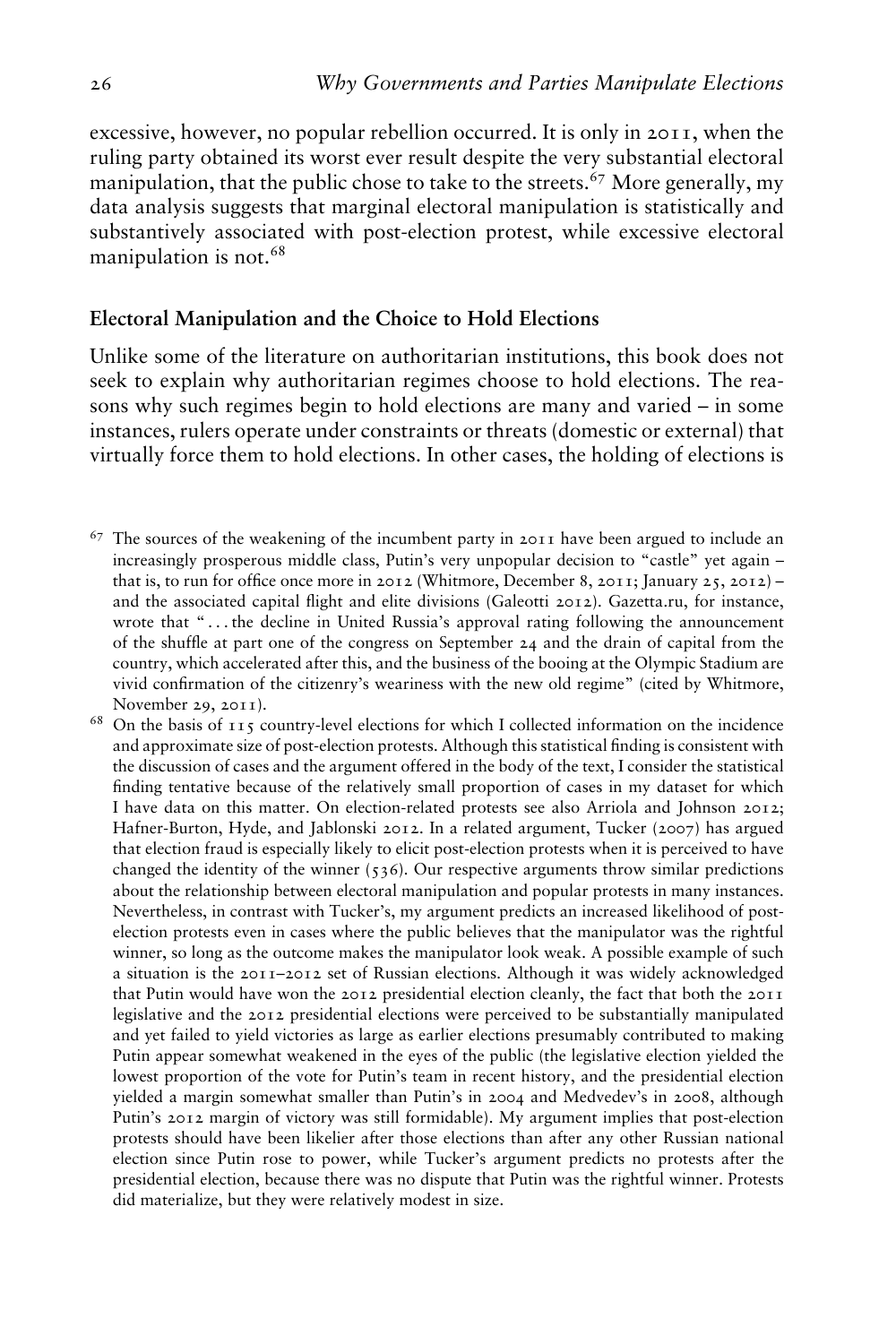a choice that brings with it certain advantages, even for authoritarian rulers.<sup>69</sup> The analysis in this book begins at the moment when elections are held and investigates the causes of their manipulation. It is conceivable that, at least in some instances, the decision to hold elections in the first place – or to abolish elections altogether – could be informed by the ruling party's perceptions about the likelihood that it might be able to subsequently manipulate them. Therefore, the present study speaks to the question of the holding of elections – in other words, of the choice to begin to hold elections – by furthering existing understandings of what it is that parties, politicians, governments, and other political actors might hope to gain or lose down the line in the decision tree that begins with choices about whether to hold elections, to participate in them, and to permit opposition parties to contest them. Still, on a practical level, the institution of elections appears to be quite often a resilient fact, not one subject to constant and short-term reevaluation.<sup>70</sup> This makes it possible to separate, at least in such cases, the study of why elections are held in the first place from the study of strategic choice *given* that elections are held.<sup>71</sup>

# **The Variety of Tools of Electoral Manipulation**

The present analysis does not set out to explain the choice of *means* or *tools* of electoral manipulation – that is, of why a party might choose to stuff ballot boxes versus tamper with the vote count versus buy votes versus intimidate voters, to take a few examples. It also does not seek to explain how specific tools of manipulation ought to be implemented, and in particular whether vote buying or vote suppression target, or ought to target, swing versus core voters. These are interesting questions in their own right and they are the subject

- $69$  Carothers, for example, writes that many governments hold elections because they "crave the attention, approval, and money that they know democracy attracts from the Western international community," and therefore pursue a "balancing act" in which "they impose enough repression to keep their opponents weak . . . while adhering to enough democratic formalities that they might just pass themselves off as democrats"  $(1997, 90-91; 00)$  why elections are held see also Przeworski 1991, Anderson 1996, Ross 2004, and Levitsky and Way 2010, among many others).
- $7°$  Chacón (2009), for example, argues that democratization is associated with irreversible investments (e.g., in organizational capacity) that help to lock in an electoral system once it is adopted. Another factor behind the resilience of the practice of elections is the fact that international pressures to hold them are much greater than the pressures to uphold high democratic standards (see Karl 1995, Carothers 1997, and Joseph 1997, among many others). The resilience of elections is perhaps most remarkable in the most authoritarian of electoral regimes (which have been termed "hegemonic" by various authors) in which ruling parties are extremely advantaged with respect to their opponents (Levitsky and Way 2002, 2010; Schedler 2002; Howard and Roessler 2006). The timing of elections is often the subject of strategic machinations, especially in parliamentary systems.
- $7<sup>1</sup>$  This is not to say that there do not exist instances in which both choices ought to be analyzed simultaneously, but merely that in many, and probably most scenarios, such separation is analytically possible.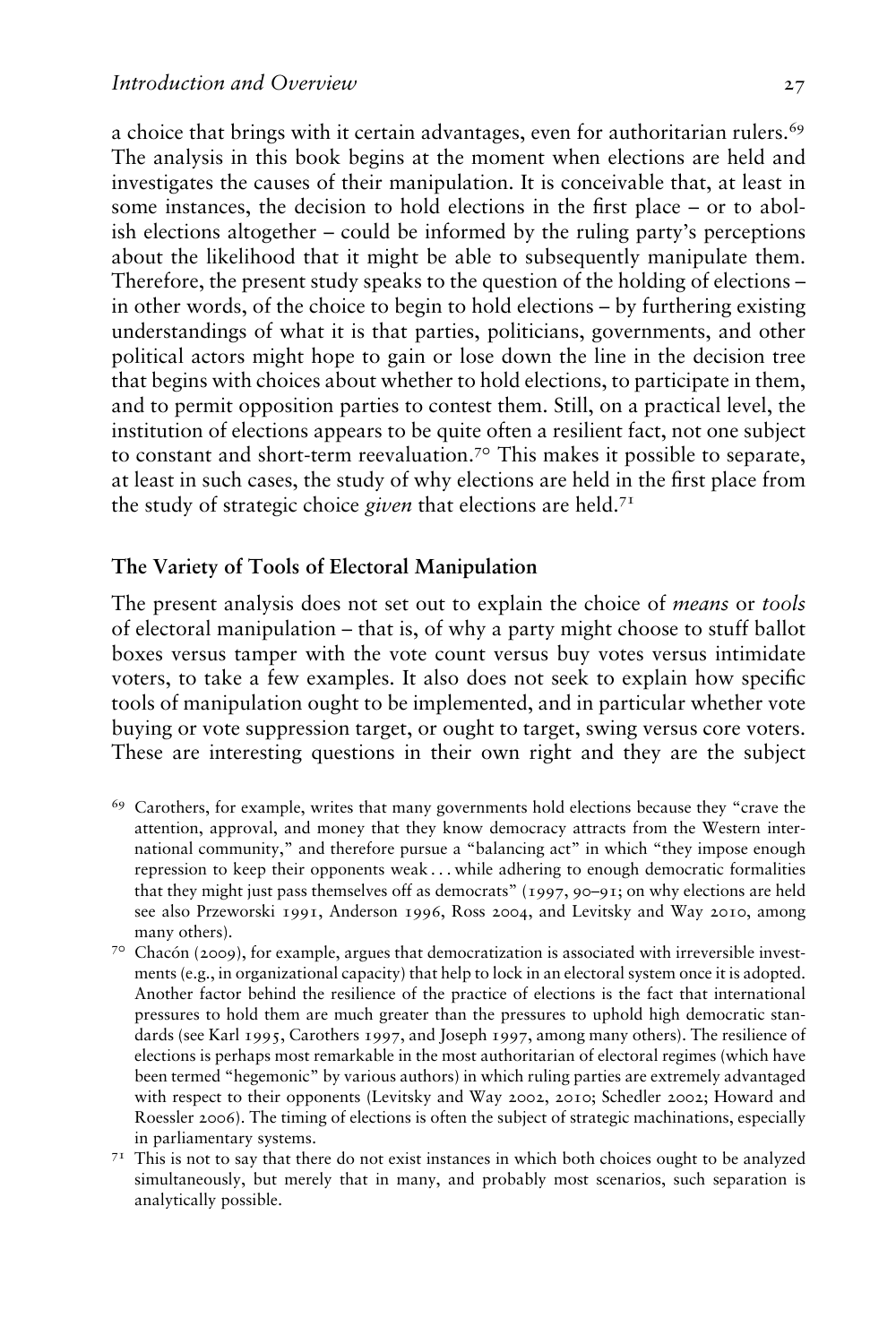of excellent recent work.<sup>72</sup> In the present study, I largely abstract from these issues: for purposes of the analysis in this book, different tools or techniques of electoral manipulation function largely as substitutes – as different means to the same end. The focus here is on understanding choices about the extent and the visibility of electoral manipulation, irrespective of the specific choice or mix of tools.

As a first approach to the question of the choice of tactics of manipulation, one can think of a "supply curve" of electoral manipulation, according to which those means of manipulation that yield the greatest benefits at the lowest cost will be chosen first (implying that electoral manipulation is likely to have increasing marginal costs).<sup>73</sup> For instance, for a party with easy access to social networks, vote buying may be a cost-effective means of obtaining votes corruptly, as in Argentina (Calvo and Murillo 2004; Levitsky 2007; Szwarcberg 2009) or in British colonial Africa (Golder and Wantchekon 2004, 9). For a party with control over the electoral bureaucracy, tampering with voter lists may be a readily accessible means of rigging an election – examples include Paraguay 1989 (NDI 1989; Molinas et al. 2006), and Mexico under the PRI, among many others. And a party with connections to specialists in violence may have ample possibilities to engage in voter intimidation, as in Nigerian elections (Adejumobi 2000, 70); or in Ghana, where Rawlings used preexisting militia-like organizations for electoral purposes after he began holding elections, as did Zimbabwe's Mugabe.

To the extent that my theory makes distinctions between different tactics of electoral manipulation, it is mostly along the dimension of *visibility* or blatancy. Choices about visibility may have implications for the choice of tactics of manipulation. To be sure, some tools of electoral manipulation tend, by their nature, to be more visible than others – for example, vote buying and vote intimidation tend to be more visible than tampering with voter registration lists or falsifying vote tallies. The choice about visibility, however, does not fully pin down the choice of tools of electoral manipulation. It is possible to intimidate voters or stuff ballot boxes, for example, with different degrees of blatancy.<sup>74</sup>

- <sup>72</sup> See for example Scott 1969; Cox and Kousser 1981; Dixit and Londregan 1996; Dahlberg and Johansson 2002; Calvo and Murillo 2004; Stokes 2005; Díaz-Cayeros et al. 2007; Nichter 2008; Rosas and Hawkins 2008; Dekel et al. 2008; Gans-Morse et al. 2009; Szwarcberg 2009; Weitz-Shapiro 2012. Some of these pieces focus exclusively on vote buying, others study redistributive spending more broadly understood. Schaffer (2007) is a book-length treatment of vote buying.
- <sup>73</sup> As Schedler put it, electoral transgressions should work "like the tubes of a pipe organ. If some go down, others must go up" (2002, 46). According to my data for the 1990–2007 period, among elections with manipulation, 81% exhibit more than one form of electoral manipulation (the average number of forms of electoral manipulation, given that some manipulation is present, is 3.9). The empirical relationship between the amount and the cost of electoral manipulation remains a question in need of additional research.
- <sup>74</sup> I discuss the issue of blatancy further in Chapters 3 and 4. The extent of electoral manipulation may have implications for its visibility.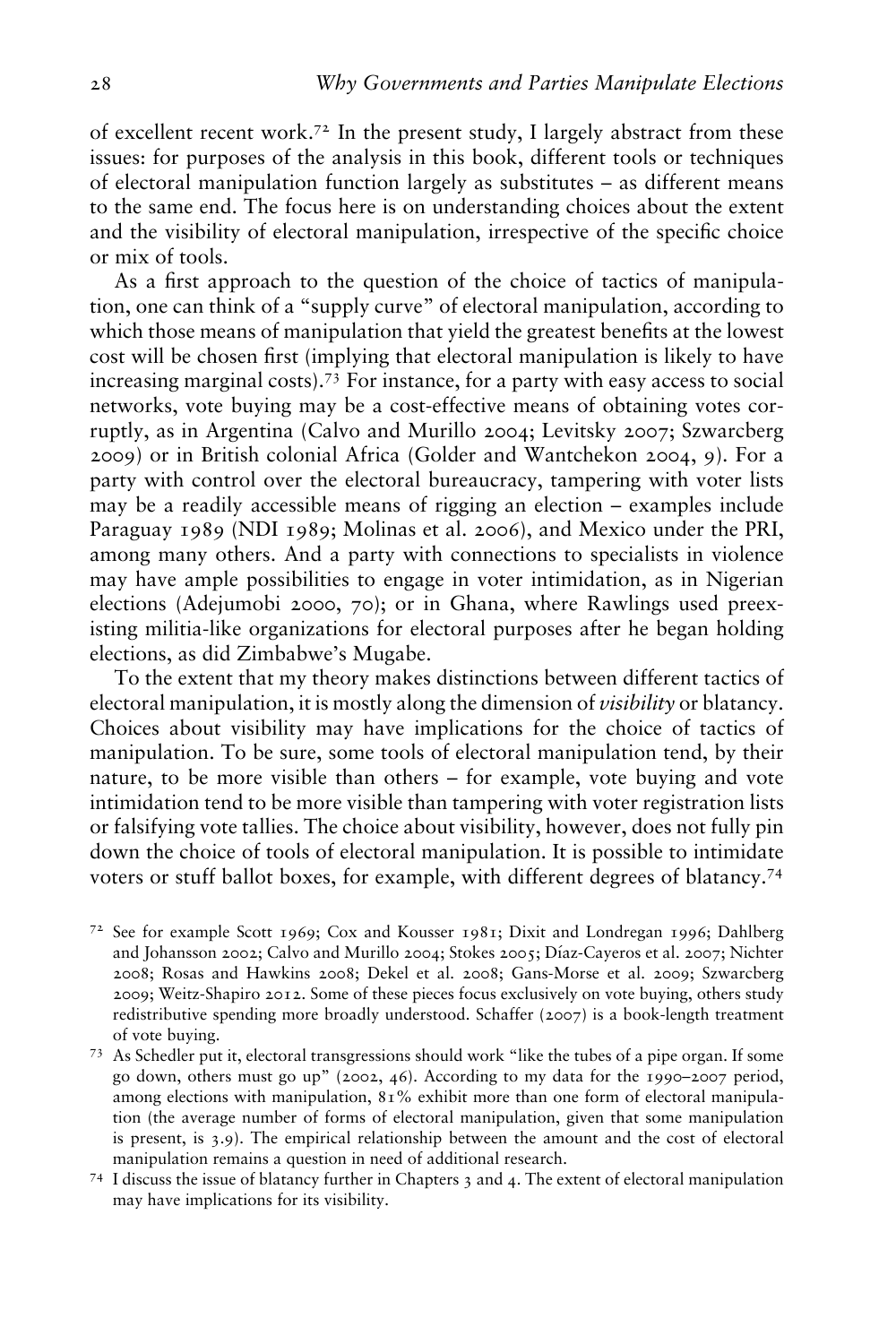Ultimately, the question of why some tactics of electoral manipulation are chosen over others in particular circumstances remains an open one.

A growing body of work has recently focused on vote buying. Although vote buying is certainly an important category of electoral manipulation, it is rarely the only one utilized, as I document at various points in this book (through the case studies and through the quantitative analysis in Chapter 2). Moreover, it is almost always utilized in combination with other forms of manipulation. On the basis of my data, I estimate that among elections in which vote buying is used, in 91 percent of the cases it is used in combination with other forms of electoral manipulation. This discovery points to a potential gap in the literature on the targeting of vote buying: if choices about vote buying are inscribed within larger strategic choices about electoral manipulation, then it may be difficult to understand vote buying in isolation from the strategically simultaneous choices about utilizing other forms of electoral manipulation.<sup>75</sup>

# **Additional Related Literatures**

There exist additional important literatures that center on other aspects of electoral manipulation. The literature on *election forensics* utilizes statistical techniques to identify anomalies in electoral figures that might indicate electoral manipulation. Forensic techniques are acquiring increasing prominence, both in scholarship and in broader publics.<sup>76</sup> While forensic techniques focus on detection and this book focuses on strategic choice, it is not possible to separate the two. As the forensics literature points out, election forensics indicators must be informed by a theory about the process that generated the electoral data. I discuss some implications of my arguments for forensics indicators based on turnout patterns in the context of my analysis of Mexican elections in Chapters 7 and 8. I also utilize findings of the forensics literature at various points in the book, especially in my discussion of Russian elections in Chapter 6. A related body of work studies institutional and legal reforms aimed at decreasing possibilities for electoral manipulation.<sup>77</sup> A central question in that literature is whether such reforms have salutary or harmful effects on levels of

- <sup>75</sup> Could this speak to the debates in the vote-buying literature, e.g., about whether core or swing voters are targeted by vote buying strategies? This remains an open question awaiting additional research. Suppose, for example, that in a particular setting it is easier to buy votes (or turnout) in areas with lots of core supporters, and cheaper to tamper with vote counts in areas with lots of swing voters; then we might observe that vote buying or turnout buying targets areas with core voters for this reason alone.
- <sup>76</sup> See Hausmann and Rigobon (2004) and Taylor (2005) on the 2004 referendum in Venezuela; Mebane (2007) on the 2006 presidential election in Mexico; Beber and Scacco (2009) and Ansari (2009) on the 2009 election in Iran. See also Wand et al. 2001; Mebane, Sekhon and Wand 2003; Myagkov and Ordeshook 2005; Mebane 2006, 2008; Mebane and Kalinin 2009; Myagkov et al. 2009; Cantú and Saiegh  $2011$ . For an experimental approach see Hyde (2007).
- <sup>77</sup> See Alvarez et al. 2008; Ansolabehere and Persily 2008; Ansolabehere 2009; Erikson and Minnite 2009; *Purcell v. Gonzalez*, 549 US 2006, Per Curiam; Schaffer 2002, 2008.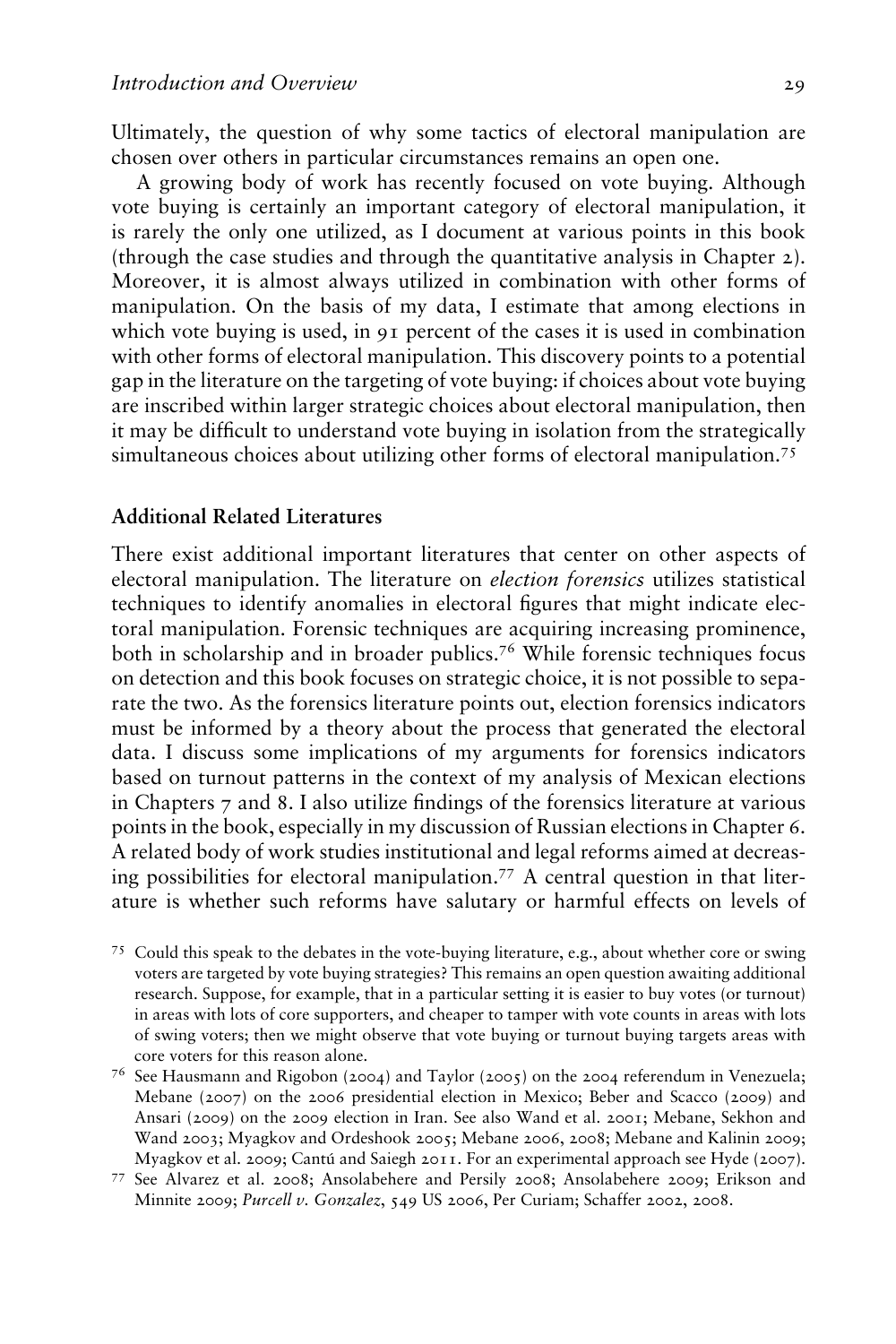political participation, and specifically on voter turnout. I touch on this issue in Chapters 7 and 8.78

#### 1.3 organization and chapter-by-chapter overview

The book is structured in three sections. The first section, consisting of the first three chapters, motivates the study and presents some basic empirical facts. Chapter 2 discusses issues of definition and measurement, introduces the crossnational dataset, and uses the dataset to provide a descriptive "snapshot" of manipulation's institutional, socioeconomic, and geographical correlates. One of the findings of the descriptive analysis is that, although electoral manipulation in any given election generally involves a mix of different tactics of manipulation (e.g., vote buying, stuffing ballot boxes, and intimidating voters), some tactics have been more prominently used in some regions than in others in recent decades. On average, there has been more election-day fraud, for example, in the former Soviet region than elsewhere, vote buying has been most common in Asia, and obstacles to candidate entry have been greatest in the Middle East and North Africa.<sup>79</sup> In addition, the descriptive analysis explores the correlation between overall levels of electoral manipulation, on the one hand, and various governance, economic, institutional, demographic, and regional indicators.

- <sup>78</sup> Bearing a certain resemblance to this book's concept of indirect effects, is the idea, developed in the study of American politics, that incumbent "war chests" – sums of money that candidates can use for electoral campaigning – can deter high-quality challengers and political donors (e.g. Hersch and McDougall 1994; Goodliffe 2001). Some versions of that argument consider signaling mechanisms that are formally similar to those I propose in this book (and to signaling arguments in general), but the literature on incumbent war chests is silent about electoral manipulation (see Box-Steffensmeier 1996; Milyo and Groseclose 1999; Goodliffe 2001; Ansolabehere and Snyder 2002; Goodliffe 2005; Gordon and Landa 2009, among others). An additional difference is that, in that literature, margins of victory are generally seen as a consequence, not a cause, of incumbency advantage. In my account, in contrast, incumbency advantage can be obtained by inflating margins of victory through electoral manipulation. More generally, while this book focuses on electoral manipulation, the logic of the argument advanced here could have further reach. Electoral manipulation is not the only possible means to elicit information-based effects of the kind I have described. Tactics other than electoral manipulation, such as electoral mobilization, campaign fundraising, and media efforts, for example, can potentially convey information and therefore be used for more than winning. The excessive use of such tactics (that is, their use substantially beyond the point at which they can reasonably contribute to victory in the election at hand), or the attainment of needlessly-large electoral victories through these (or through a combination of electoral manipulation and non-manipulative tactics), can function much like excessive and blatant manipulation do in this book's account: by conveying or distorting information about the strength of the different parties, they could potentially influence the behavior of a wide range of actors in ways akin to the indirect effects of electoral manipulation. For the general notion of electoral overinvestment, of which excessive and blatant electoral manipulation is an instance, see Simpser (2011).
- <sup>79</sup> These newly-identified patterns call for an explanation (a task that lies beyond the scope and goals of this book).